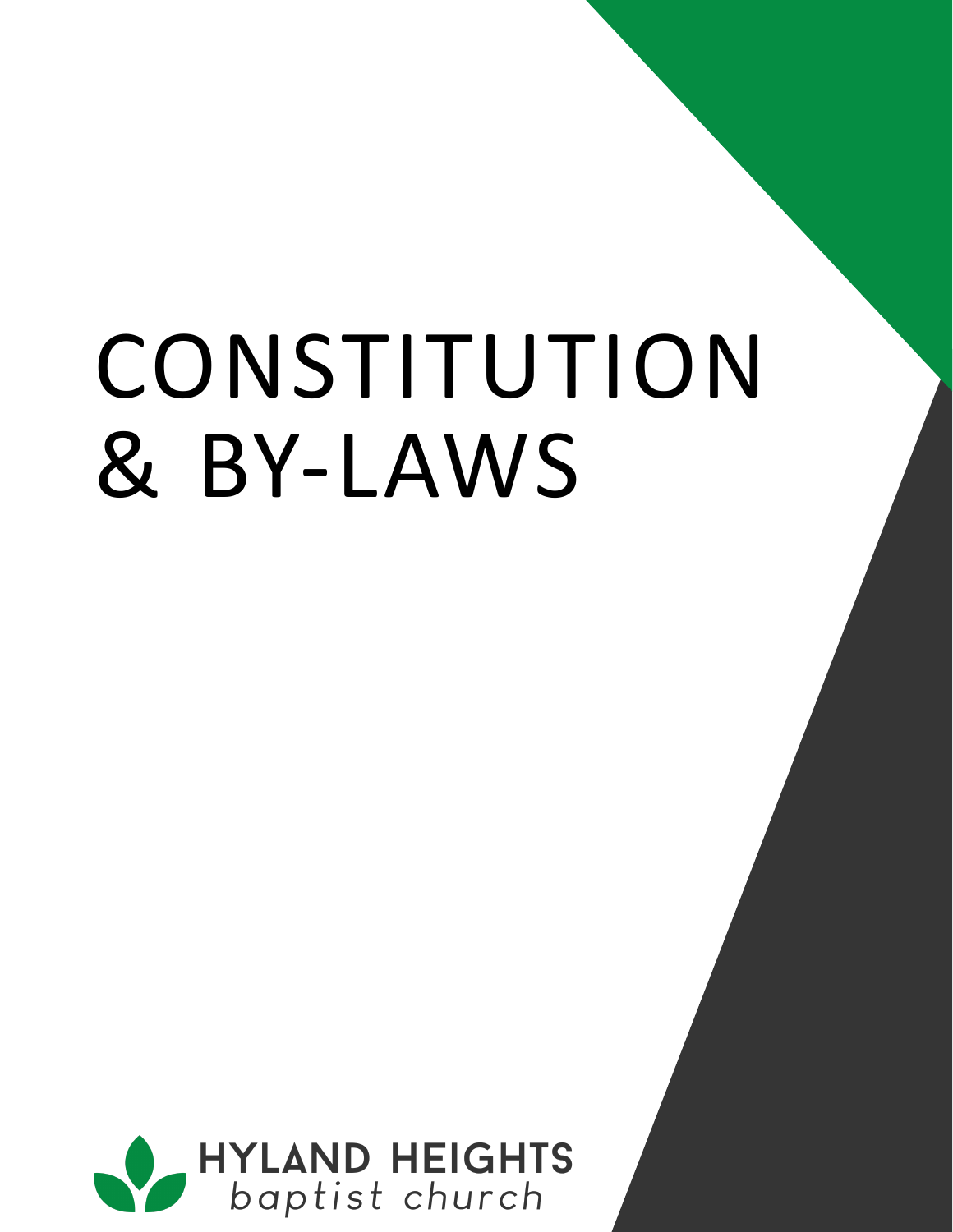# **TABLE OF CONTENTS**

| ARTICLE IV. CHURCH MEMBERSHIP RESPONSIBILITIES AND COVENANT4 |  |
|--------------------------------------------------------------|--|
|                                                              |  |
|                                                              |  |
|                                                              |  |
|                                                              |  |
|                                                              |  |
|                                                              |  |
|                                                              |  |
|                                                              |  |
|                                                              |  |
|                                                              |  |
|                                                              |  |
|                                                              |  |
|                                                              |  |
|                                                              |  |
|                                                              |  |
|                                                              |  |
|                                                              |  |
|                                                              |  |
|                                                              |  |
|                                                              |  |
|                                                              |  |
|                                                              |  |
|                                                              |  |
|                                                              |  |
|                                                              |  |
|                                                              |  |
|                                                              |  |
|                                                              |  |
|                                                              |  |
|                                                              |  |
| Section 3.5. Non Compensation of Leadership Team Members13   |  |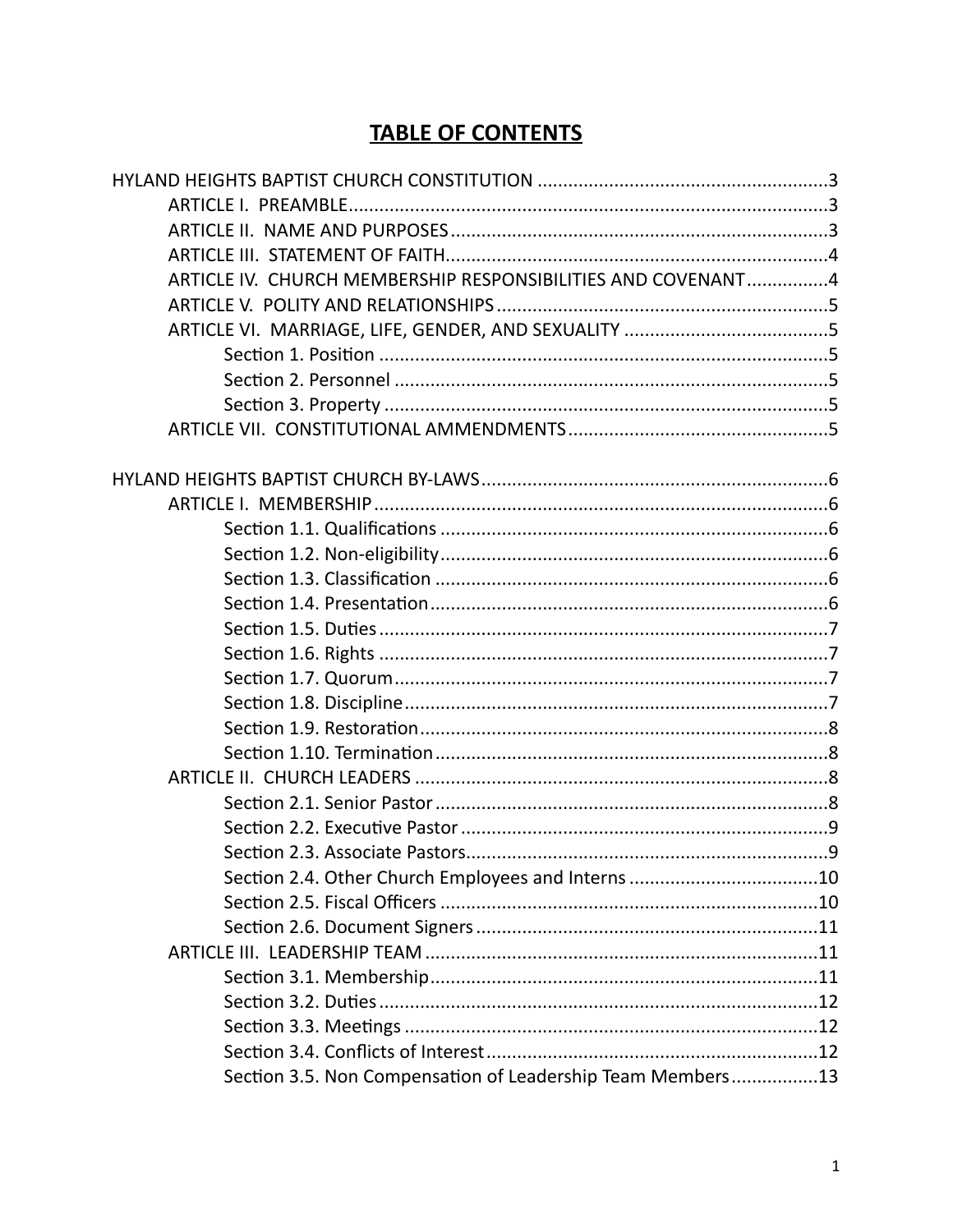| Section 5.8. Cindy Meador Memorial Scholarship Committee19 |  |
|------------------------------------------------------------|--|
|                                                            |  |
|                                                            |  |
|                                                            |  |
|                                                            |  |
|                                                            |  |
|                                                            |  |
|                                                            |  |
|                                                            |  |
|                                                            |  |
|                                                            |  |
|                                                            |  |
|                                                            |  |
|                                                            |  |
|                                                            |  |
|                                                            |  |
|                                                            |  |
|                                                            |  |
|                                                            |  |
|                                                            |  |
|                                                            |  |
|                                                            |  |
|                                                            |  |
|                                                            |  |
|                                                            |  |
|                                                            |  |
|                                                            |  |
|                                                            |  |
|                                                            |  |
|                                                            |  |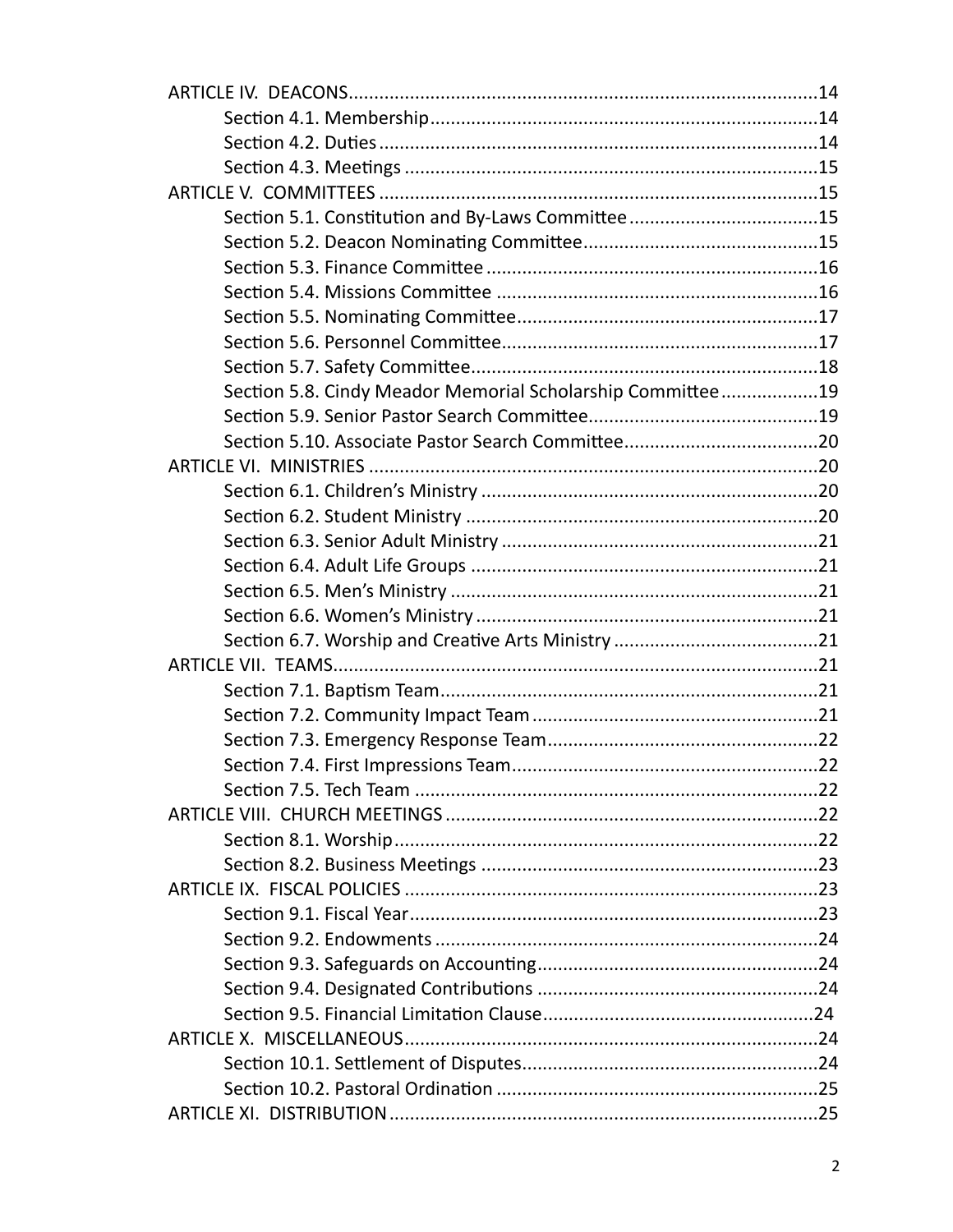# ARTICLE XII. AMMENDMENTS TO THE BY-LAWS...................................................25 **HYLAND HEIGHTS BAPTIST CHURCH CONSTITUTION**

(Proposed - October 17, 2021)

#### ARTICLE I. PREAMBLE

We, the members of Hyland Heights Baptist Church, Incorporated of Rustburg, Virginia, do declare and establish this Constitution and these By-Laws to secure for ourselves and those who come after us the rich blessings of joining our efforts together that we may better serve Christ, the living Son of God, in peace, in serenity, and in love and to:

1. Provide for the preservation and security of the principles of our faith.

2. Insure that this Church may be governed in an orderly manner consistent with New Testament teachings.

3. Preserve the liberties inherent in each individual member of this Church and the freedom of action of this body with respect to its relation to other churches of the same faith.

4. Preserve and protect the highest kind of spiritual unity and Christian love and fellowship which we seek to know and share with each other.

5. Be reminded of our duty to take Christ to the lost here and everywhere.

#### ARTICLE II. NAME AND PURPOSES

This incorporated body shall be known as the Hyland Heights Baptist Church, Campbell County, Rustburg, Virginia (hereinafter the "Church"). The Church is organized, incorporated and shall be operated exclusively as a nonprofit Church, for the religious, charitable and educational purposes stated herein including but not limited to licensing, ordaining and overseeing ministers of the gospel, worship, evangelism, missions, ministry to the poor and needy, discipleship and fellowship according to Biblical principles and is an organization exempt from tax under section 501(c)(3) of the Internal Revenue Code of 1986, as amended or any successor stature of similar import. The Church is not organized for profit and it is not authorized to issue capital stock.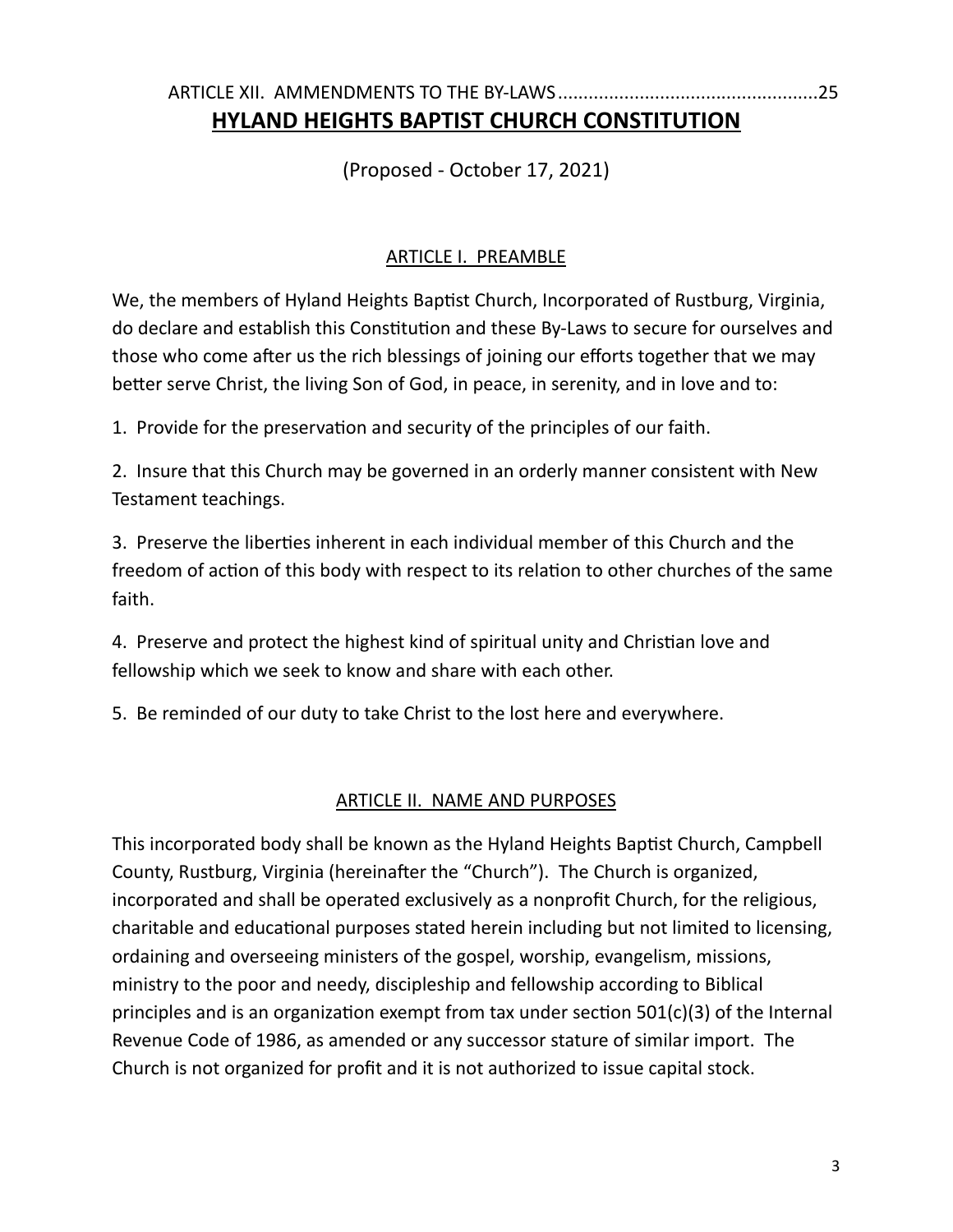#### ARTICLE III. STATEMENT OF FAITH

We adhere to the Holy Bible as the inspired, inerrant Word of God and base our every doctrine on its authority. The Church subscribes to the Baptist Faith and Message as adopted by the Southern Baptist Convention in 2000.

#### ARTICLE IV. CHURCH MEMBERSHIP RESPONSIBILITIES AND COVENANT

Having received Christ as our Lord and Savior and been baptized, and being in agreement with the Church's statements, strategy, and structure, we are led by the Holy Spirit to unite with the Hyland Heights Baptist Church family. In doing so, we commit ourselves to God and to the other members to do the following:

- 1. We will protect the unity of our Church
	- a. By acting in love toward other members (*Romans 15:5, 1 Peter 1:22*)
	- b. By putting aside our personal preferences (*Philippians 2:3-4*)
	- c. By extending grace when hurt (*Ephesians 4:32*)
	- d. By refusing to gossip (*Ephesians 4:29*)
	- e. By following our leaders (*Hebrews 13:17*)
- 2. We will embrace the mission of our Church
	- a. By praying for its growth (*1 Thessalonians 1:2*)
	- b. By inviting the un-churched to attend (*Luke 14:23*)
	- c. By warmly welcoming those who visit (*Romans 15:7*)
	- d. By living on mission in our daily lives (*John 20:20, Matthew 28:19-20*)
- 3. We will participate in the ministry of our Church
	- a. By committing to grow spiritually in a Life Group
	- b. By discovering our gifts and talents (*1 Peter 4:10*)
	- c. By developing a servant's heart (*Ephesians 4:11-12*)
	- d. By being equipped to serve alongside our leaders (*Philippians 2:3-4, 7*)
- 4. We will support the testimony of our Church
	- a. By attending faithfully (*Hebrews 10:25*)
	- b. By living godly lives (*Philippians 1:27*)
	- c. By giving generously to support the Church (*1 Corinthians 16:2, Leviticus 27:30*)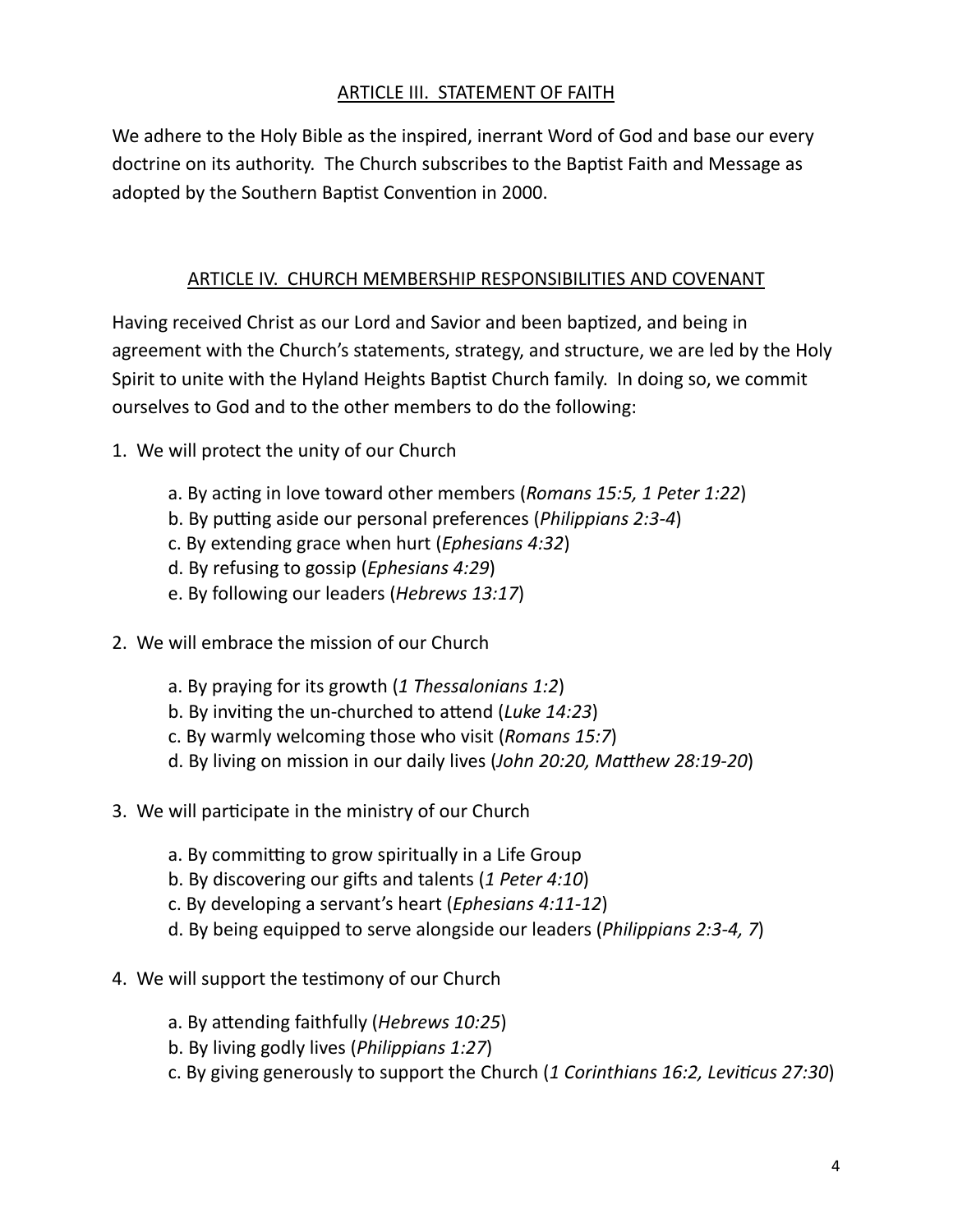#### ARTICLE V. POLITY AND RELATIONSHIPS

This Church is subject to the control of no other ecclesiastical body, but it recognizes and sustains the obligations of mutual counsel and cooperation which are common among Baptist churches. Insofar as it is proper, this Church will cooperate with and support the Southern Baptist Conservatives of Virginia and the Southern Baptist Convention.

### ARTICLE VI. MARRIAGE, LIFE, GENDER, AND SEXUALITY

Section 1. Position – The Church adheres to the Articles as published by the Nashville Statement of 2017.

Section 2. Personnel – Church pastors, church leaders, church staff, and individuals ordained by the Church shall not use their title, position, or ordination in a way that contradicts or undermines the teachings of the Church and the Holy Bible by, including but not limited to, officiating over, participating in, or solemnizing weddings or ceremonies joining more than two people or two people of the same God-given biological gender.

Section 3. Property – Neither property nor facilities owned or controlled by the Church (or used with permission obtained by the Church) shall be used or permitted to be used for any activity or speech that is contrary to any stated or implied doctrine or religious belief or practice of the Church.

# ARTICLE VII. CONSTITUTIONAL AMENDMENTS

This Constitution may be amended by recommendation of the Senior Pastor and Leadership Team and presented to the membership for vote with at least a 10-day notice of the amendments proposed. Amendments to the Constitution must be approved by at least a three-quarters majority of the members present and voting at a regular or special called business meeting.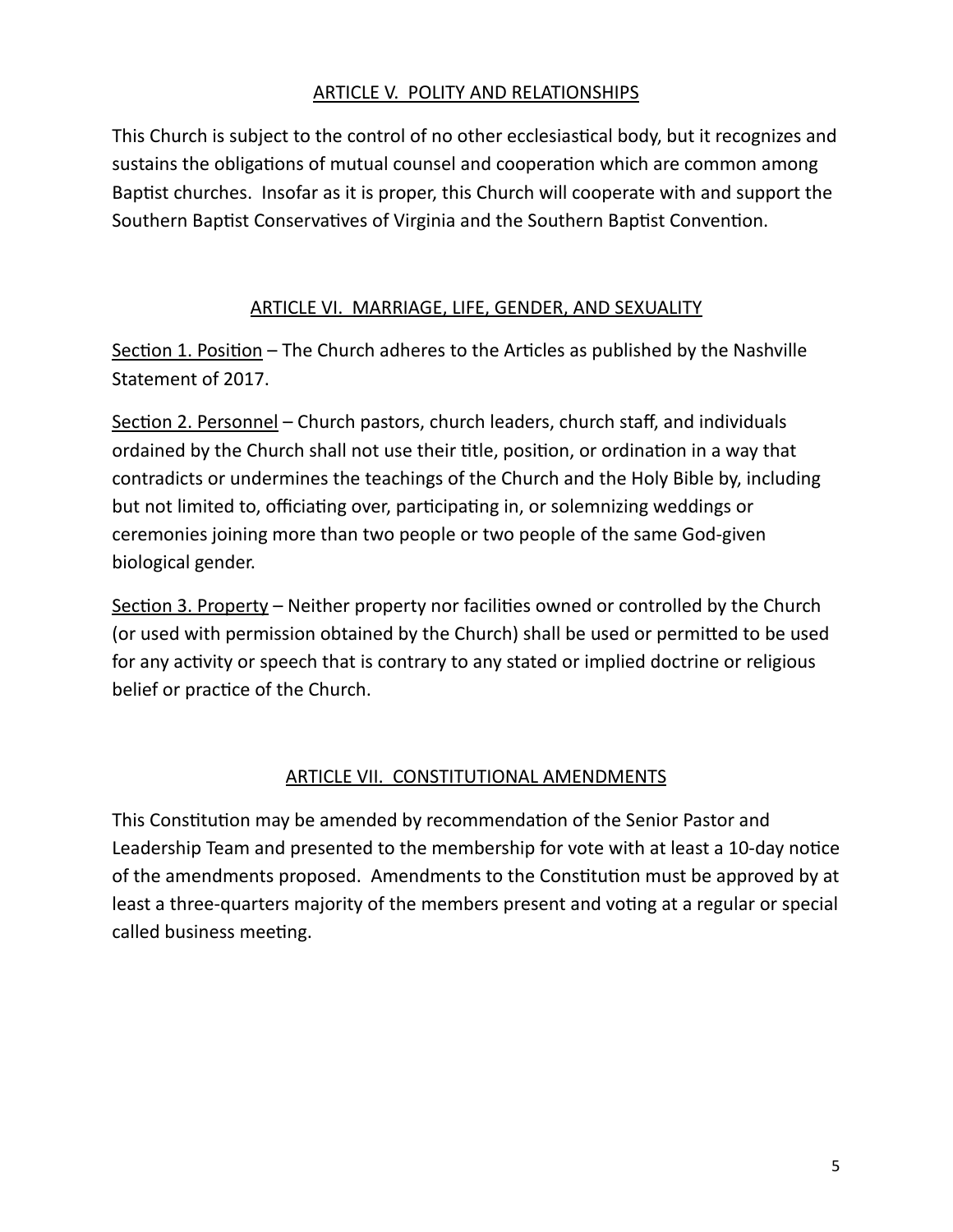# **HYLAND HEIGHTS BAPTIST CHURCH BY-LAWS**

(Proposed – October 17, 2021)

#### ARTICLE I. MEMBERSHIP

Section 1.1. Qualifications – The membership of Hyland Heights Baptist Church (HHBC) shall consist of such persons who:

- 1. Confess Jesus Christ to be their Savior and Lord.
- 2. Have been baptized by immersion after salvation.
- 3. Have shared their salvation testimony with an official representative of the Church.
- 4. Have completed the HHBC new member's class.
- 5. Have signed and initialed the HHBC Church Membership Covenant.

Section 1.2. Non-eligibility - Persons who are actively and unrepentantly engaged in any sinful practice or practice that contradicts or undermines the doctrines of the Church are not eligible for membership with the Church.

Section 1.3. Classification – There are three types of membership:

1. *Full members* are persons who are age 17 and above and have completed the five qualifications for membership listed in Section 1.1 Qualifications.

2. *Watchcare members* are persons who are under the age of 17 or are temporary residents (e.g. college students) who do not want to transfer membership from their church, but want to identify with our Church family and have completed the first three qualifications for membership listed in Section 1.1 Qualifications.

3. *Inactive members* are persons who cease to fulfill their membership duties as stated in Section 1.5 Duties. These persons shall be notified of the Church's intent to move them to inactive membership; if there is no response from these persons within 60 days of notification, the Pastoral Staff may therefore move their names to inactive membership.

Section 1.4. Presentation - Any persons age 17 and above who have completed all five of the qualifications for membership listed in Section 1.1 Qualifications shall be presented to the Church as full members.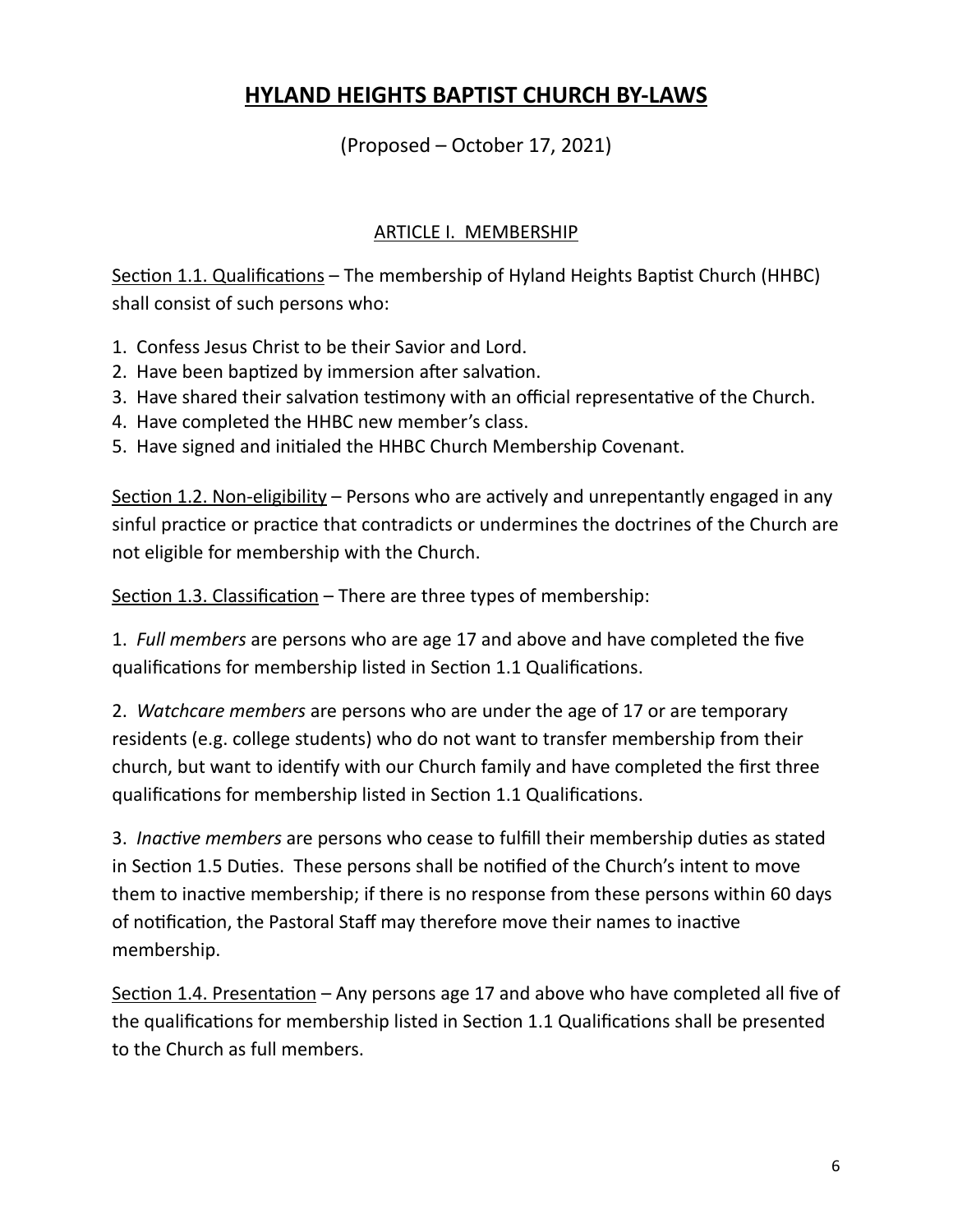Section 1.5. Duties – Members are expected to uphold the Church Covenant by:

- 1. Protecting the unity of our Church.
- 2. Embracing the mission of our Church.
- 3. Participating in the ministry of our Church.
- 4. Supporting the testimony of our Church.

Section 1.6. Rights – All members are equal in value in the eyes of Jesus Christ and the Church. Members may differ by responsibilities according to the positions held by each.

1. Full members in good standing may act and vote in the transactions of the Church and hold elected or appointed leadership positions.

2. Watchcare membership allows for all the privileges of fellowship, worship, and service; however, one may not act and vote in the transactions of the Church and hold elected or appointed leadership positions.

3. An inactive member may not vote or hold elected or appointed leadership positions in the Church.

Section 1.7. Quorum – A minimum of 70 full members shall constitute a quorum for any regular or special business meeting.

Section 1.8. Discipline – It shall be the purpose of this Church to pursue every reasonable measure for peace and reconciliation. Should one member sin against another member or the body of members (the Church), or engage in unrepentant immoral conduct or unbiblical teaching, the aggrieved members shall follow in a tender spirit the rules given by our Lord and Savior in Matthew 18:15-17, 1 Corinthians 5:9-13, 1 Thessalonians 5:12-14, and HHBC doctrinal statements. No members may be terminated from membership unless they have received written notice of the charges against them, they have been given opportunity to be heard and answer the charges, and good faith attempts at reconciliation under the Church disciplinary procedures have been made to encourage repentance and restoration to spiritual well-being. The Deacons will have the responsibility to oversee the Church disciplinary procedures and recommend to the Senior Pastor that membership should be terminated. After written notice of the charges and an opportunity to answer the charges, a two-thirds vote of the Deacons present and the Senior Pastor's agreement is required to terminate membership. Such termination action will be announced to the membership at a business meeting, and the former member shall be publicly excluded from fellowship and membership until repentance and evidence of such repentance is established.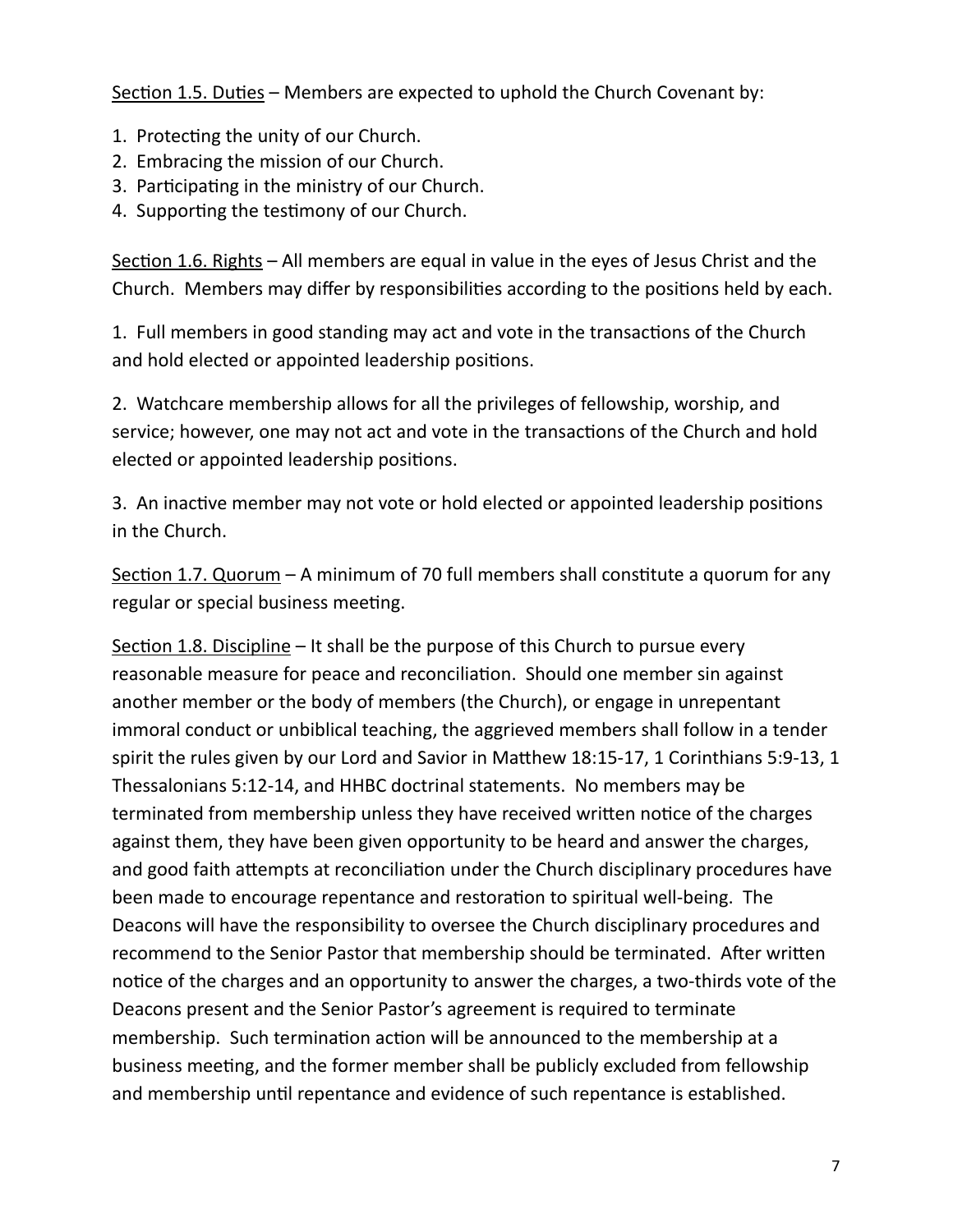Section 1.9. Restoration – Any person whose membership has been terminated for any offense may be restored by notifying the Senior Pastor and Chairman of Deacons of such desire. Disciplined members shall be restored to full membership privileges according to the spirit of 2 Corinthians 2:7,8 when their conduct is judged to be in accordance with the Statement of Faith, Church Covenant, and biblical repentance by the Senior Pastor and Deacons. The disciplined member shall be restored by a two-thirds vote of the Deacons present and with the Senior Pastor's agreement. The Senior Pastor will communicate such restoration to the Church in a timely manner.

Section 1.10. Termination – Membership can be terminated in several ways:

1. Membership is terminated upon the death of the member.

2. Any full members in good standing who desire a letter of transfer and recommendation to any other Baptist church is entitled to receive it upon the request of the Baptist church which they join.

3. If members in good standing (i.e. not under the Church disciplinary process) request to be released from their covenant obligations to the Church for reasons which the Church may finally deem satisfactory after patiently and kindly endeavoring to secure their continuance in its fellowship, such requests may be granted and their membership terminated.

4. Any members under the Church disciplinary process as described in Section 8 may have their membership terminated.

# ARTICLE II. CHURCH LEADERS

Section 2.1. Senior Pastor – A Senior Pastor shall be chosen and called by the Church whenever a vacancy occurs. His election shall take place at a meeting called for that purpose, of which at least a one-week public notice shall be given. A Senior Pastor Search Committee (SPSC), hereinafter provided, shall seek out a suitable pastor and their recommendation will constitute a nomination. Any full church member has the privilege of making recommendations to the SPSC. The SPSC shall bring to the consideration of the Church only one man at a time. A valid election shall be by written ballot, and an 80 percent affirmative vote of the ballots cast will be required for election.

The Senior Pastor will be in charge of the welfare and oversight of the Church as defined in the Senior Pastor's job description. The Senior Pastor or his designee will oversee all church personnel.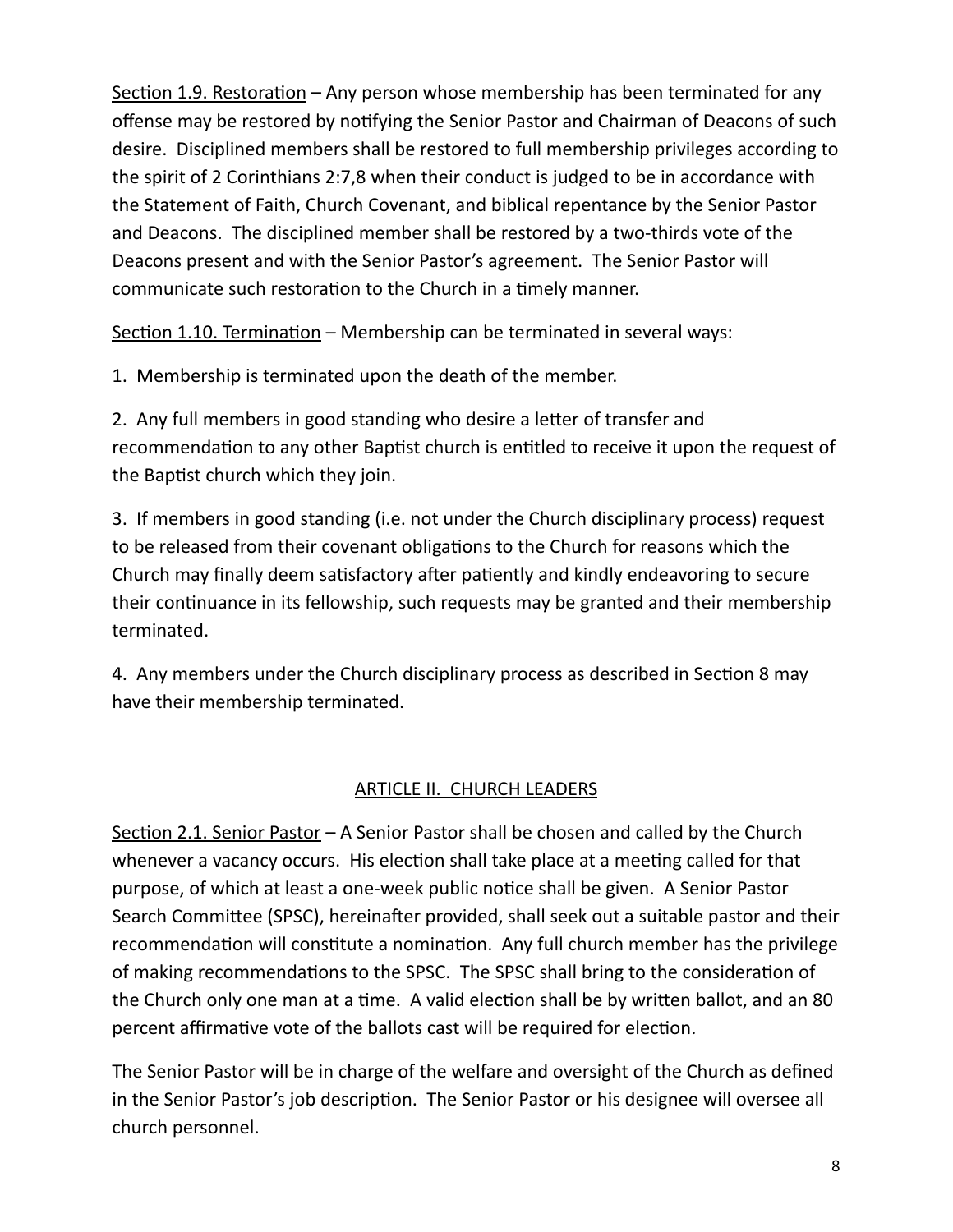The Senior Pastor shall be the moderator of all church business meetings, except in all cases where a conflict of interest may exist between the Senior Pastor and any member of the Church family in any church-related matter. In the absence of the Senior Pastor, the Senior Pastor may appoint another Pastoral Staff member or the Chairman of Deacons to call the Church to order and function as moderator.

The Senior Pastor shall serve until the relationship is terminated either by mutual consent or by the Senior Pastor or the Church. A minimum 30-day notice shall be given by the Senior Pastor in terminating his relationship unless otherwise mutually acceptable. If such circumstances arise that the Church feels the services of the Senior Pastor should be terminated, the Personnel Committee shall air the grievances of the Church with the Senior Pastor and open a dialogue for reconciliation or termination. Should termination be the best course of action for the Church, a called church business meeting shall be required in order to vote. The vote shall be by written ballot under the oversight of the Personnel Committee. An 80 percent affirmative vote of the ballots cast will be required for termination.

Section 2.2. Executive Pastor – The Executive Pastor oversees the Church finances, financial staff, policies and procedures as well as the Church facilities, custodial and maintenance staff, purchasing, policies and management. The Executive Pastor reports to the Senior Pastor and works closely with the Personnel and Finance Committees. The Executive Pastor will function as the Church Clerk and, as such, shall oversee the recording of the minutes of all church business meetings, issue letters of dismissal voted by the Church, preserve on file all communications and written official reports, and give legal notice of all meetings where such notice is necessary, as indicated in this Constitution and By-Laws.

Section 2.3. Associate Pastors - The full-time Pastoral Staff, which includes but is not limited to the Executive Pastor, the Associate Pastor of Worship and Creative Arts, the Associate Pastor of Groups, the Associate Pastor of Children, and the Associate Pastor of Students, shall be chosen and called by the Church whenever a vacancy occurs or if the Church determines that additional pastors are needed. Election of full-time Pastoral Staff shall take place at a meeting called for that purpose, of which at least a one-week public notice shall be given. An Associate Pastor Search Committee (APSC), hereinafter provided, shall seek out a suitable candidate and their recommendation will constitute a nomination. Any full church member has the privilege of making recommendations to the APSC. The APSC shall bring to the consideration of the Church only one man at a time. A valid election shall be by written ballot, and an 80 percent affirmative vote of the ballots cast will be required for election. The full-time Pastoral Staff will support the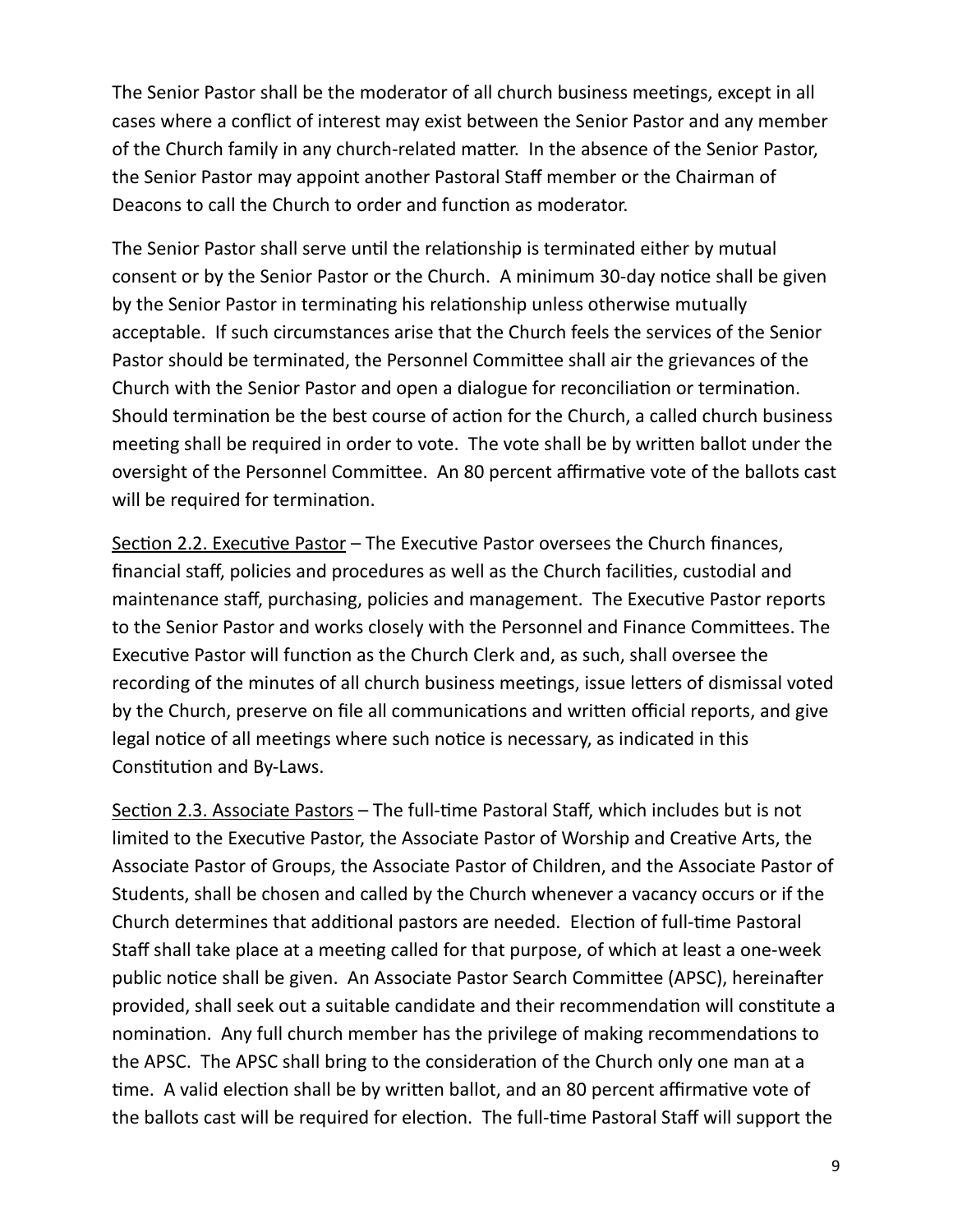mission of the Church and the vision of the Senior Pastor through the duties defined in their various job descriptions.

The full-time Pastoral Staff shall serve until the relationship is terminated either by mutual consent or by the individual pastor or the Church. A minimum 30-day notice shall be given by the individual pastor in terminating his relationship unless otherwise mutually acceptable. If such circumstances arise that the Church feels the services of the individual pastor should be terminated, the Senior Pastor shall air the grievances of the Church with the individual pastor and open a dialogue for reconciliation or termination. Should termination be the best course of action for the Church, a called church business meeting shall be required in order to vote. The vote shall be by written ballot under the oversight of the Personnel Committee and the Senior Pastor. An 80 percent affirmative vote of the ballots cast will be required for termination.

Section 2.4. Other Church Employees and Interns – The Church shall employ additional staff as needed. They shall include full-time or part-time, salary or hourly, personnel working in ministry, facilities, clerical, and support roles. The Church staff will support the mission of the Church and the vision of the Senior Pastor through the duties defined in their various job descriptions. Further details regarding employment, expectations, limitations, benefits, termination, etc. are provided in the Hyland Heights Baptist Church Personnel Handbook. This handbook shall be reviewed, updated and maintained by the Personnel Committee on a regular basis.

The Church shall enlist the services of interns and residents to assist in all ministry roles as the Senior Pastor and/or Pastoral Staff deems necessary. Interns will support the mission of the Church and the vision of the Senior Pastor through the duties defined in their various job descriptions. All other expectations are provided in the Hyland Heights Baptist Church Internship and Residency Handbook. This handbook shall be reviewed, updated and maintained by the Executive Pastor on a regular basis.

Section 2.5. Fiscal Officers – The Fiscal Officers shall include the Treasurer, Check Signers, and the Counting Team.

1. The *Treasurer* shall be the chairman of the Finance Committee and act as a financial advisor to the Church. He or she must be knowledgeable of accounting and financial principles including loans, financing, and Generally Accepted Accounting Principles (GAAP). The Treasurer shall be nominated by the Finance Committee, approved by the Leadership Team, and presented to the Church for a vote. The Treasurer shall serve for a four-year term with the option to serve for multiple terms. The Finance Committee,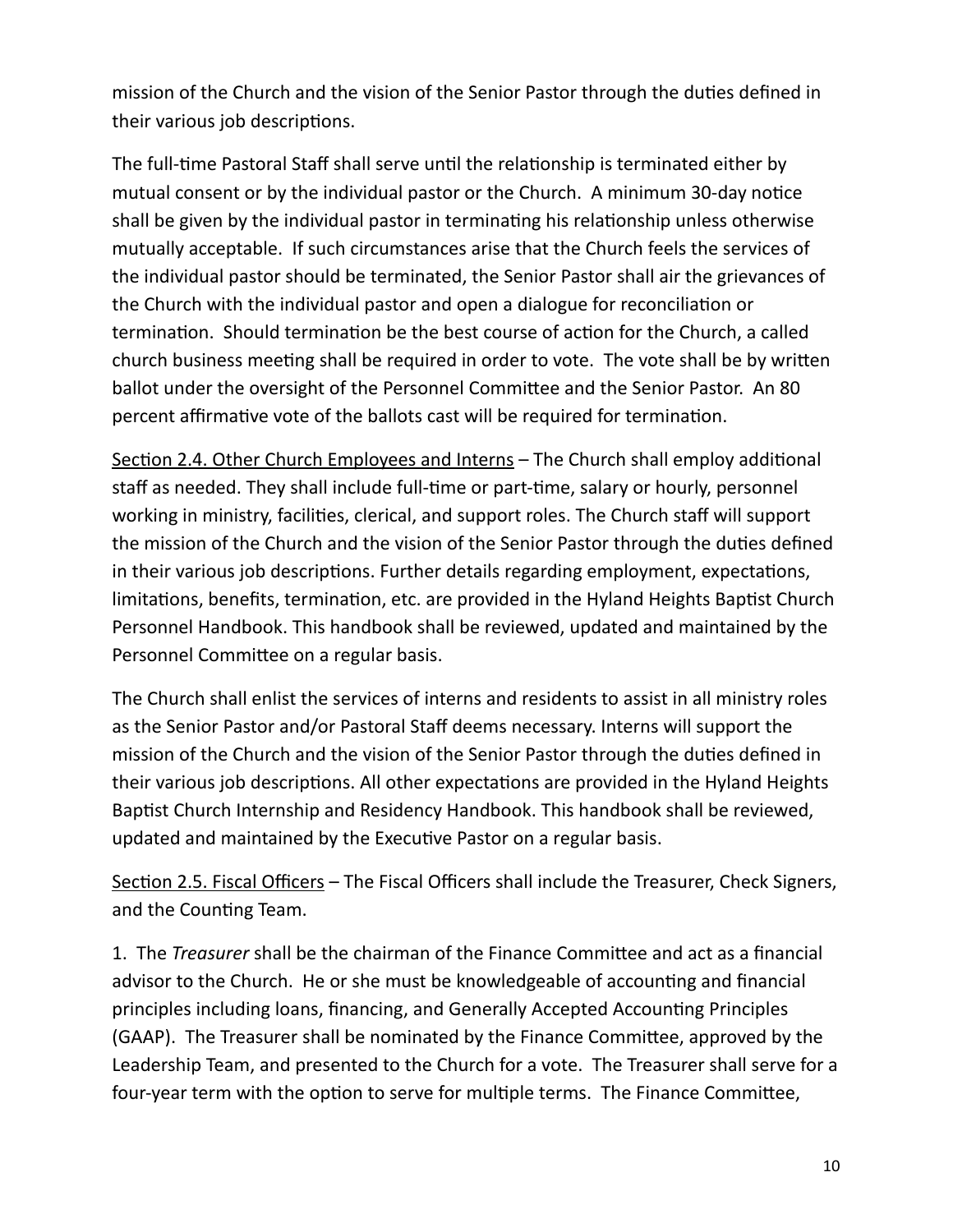with the approval of the Leadership Team, reserves the right to remove the Treasurer with or without cause and to recommend a replacement any time it sees fit to do so.

2. The *Check Signers* are five persons who shall be authorized to sign approved checks for the Church's financial business. The Executive Pastor shall be the primary check signer. In his absence, the Treasurer is authorized to sign checks along with three active and faithful full members appointed annually by the Finance Committee. The Finance Committee reserves the right to remove any Check Signer with or without cause and to recommend a replacement any time it sees fit to do so.

3. The *Counting Team* shall be responsible to the Financial Administrator to oversee the counting of offerings, completing the offering report, and deposit of said offerings. The Church shall maintain six to nine Counting Team members who shall be elected annually. Should a member be unable to fulfill their commitment, the Finance Committee shall recommend a replacement. The Finance Committee reserves the right to remove any Counting Team member with or without cause and to recommend a replacement any time it sees fit to do so.

Section 2.6. Document Signers – The Document Signers are three persons who shall be the legal representatives to sign legal and financial documents for the Church, if required by and according to the laws of the Commonwealth of Virginia. The Senior Pastor, the Treasurer, and the Executive Pastor, who fulfills the responsibilities of the Church Clerk, shall serve as the Document Signers.

#### ARTICLE III. LEADERSHIP TEAM

Section 3.1. Membership – The Leadership Team shall be chaired by the Senior Pastor. Its membership shall consist of the Executive Pastor, the Chairman and Vice-Chairman of the Deacons, and the Chairs of the Finance, Personnel, and Missions Committees. It shall also consist of an at-large member nominated by the Nominating Committee and elected by the Church and a ministry leader from each of the following ministries: Worship, Children, Students, Men's, Women's, Senior Adults, and Life Groups. In addition, the Senior Pastor's Executive Assistant shall attend the Leadership Team meetings in a non-voting capacity to record the minutes and assist the Senior Pastor. The Senior Pastor may recommend additional members to be confirmed by the Leadership Team. Advisory members may be selected by the Leadership Team as needed.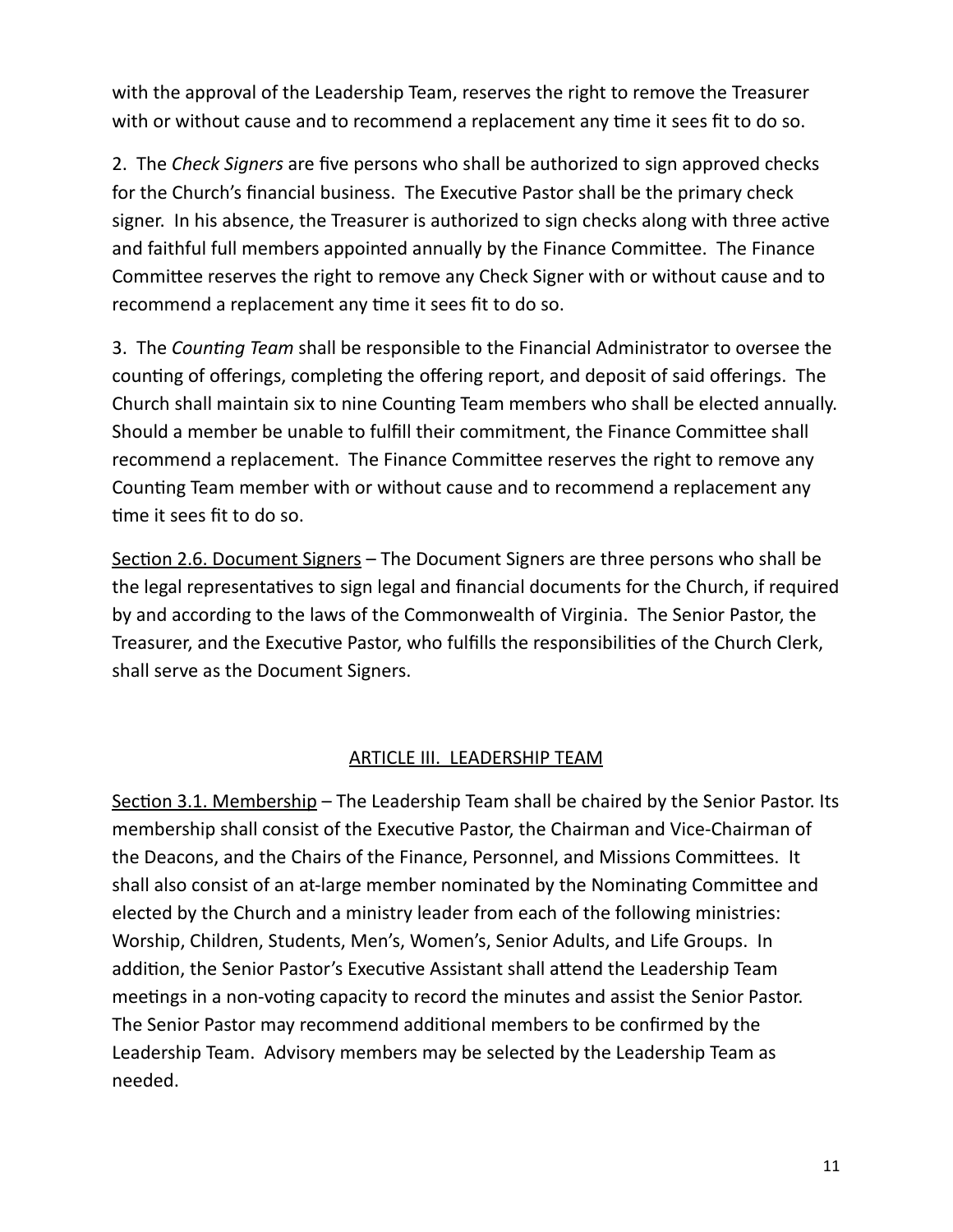The Leadership Team reserves the right to remove any member with or without cause and to recommend a replacement any time it sees fit to do so. Any necessary changes involving the membership of the Leadership Team can be made by a two-thirds majority vote of the Leadership Team and majority vote of the Church at any duly called meeting.

Any Leadership Team member may at any time deliver a written notice of intent to resign to the Senior Pastor. Any vacancy on the Leadership Team because of death, resignation, removal, disqualification, or any other cause shall be filled by the Team for the remainder of the term of the Team member being replaced for which the replacement is not otherwise provided.

Section 3.2. Duties – The Leadership Team shall serve as the legal Board of Directors for the Church Corporation. They will oversee church operations and implement the vision of the Church through planning, coordinating, and evaluating the total work and ministry of the Church.

Section 3.3. Meetings – Meetings of the Leadership Team shall be held at least once per quarter. The Senior Pastor may call special meetings at other times with at least a twoday notice given to the Team members by any usual means of communication. Meetings shall be held at the main church campus. When necessary, the Leadership Team may conduct business via any technological avenues available to them.

A quorum shall consist of 51 percent or more of the current voting Team members for the transaction of business at a meeting. Every action taken or decision made by a majority of the Team shall be a valid action.

Section 3.4. Conflicts of Interest - A contract or other transaction between the Church and one or more of its Leadership Team members, officers, or family members thereof (hereinafter "Interested Party"), or between the Church and any other entity, of which entity one or more Team members, officers, or family members are also Interested Parties, or in which entity an Interested Party has a financial interest, shall be voidable at the sole election of the Church unless all of the following provisions are satisfied:

1. The Church entered into the transaction for its own benefit or for the benefit of another supported organization; and

2. The transaction was fair and reasonable as to the Church, or was in furtherance of its religious, charitable, or educational purposes at the time the Church entered into the transaction; and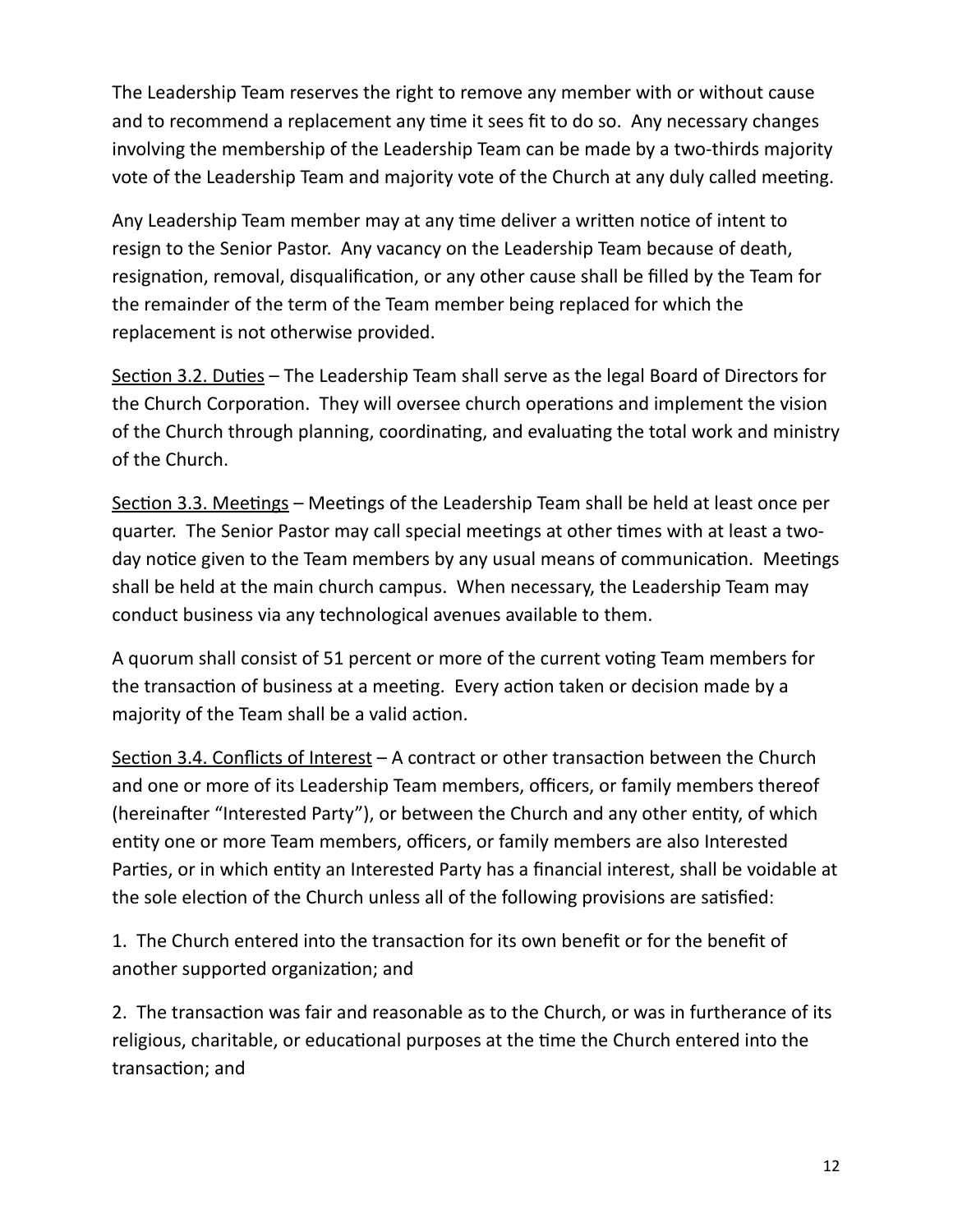3. Prior to consummating the transaction, or any part, the Leadership Team authorized or approved the transaction, in good faith, by a vote of a majority of the Team then in office, without counting the vote of the interested Team member or members, and with full knowledge of the material facts concerning the transaction and the Interested Parties' interest in the transaction; and

4. Prior to authorizing or approving the transaction, the Leadership Team, in good faith, determined after reasonable investigation and consideration that either the Church could not have obtained a more advantageous arrangement, with reasonable effort under the circumstances, or the transaction was in furtherance of the Church's taxexempt purposes.

Team members who are Interested Parties may be counted in determining the presence of a quorum at a meeting of the Leadership Team (or a committee thereof) that authorizes, approves, or ratifies such contract or transaction, but may not be counted for voting purposes.

Notwithstanding the above, no loan shall be made by the Church to any of its Leadership Team members or officers, as provided for in these By-Laws.

The Leadership Team shall uphold this Conflicts of Interest Policy and when necessary provide for full disclosure of material conflicting interests by Team members, officers, and employees. The Leadership Team is permitted to determine whether any contemplated transaction may be authorized as just, fair, and reasonable as to the Church.

Section 3.5. Non Compensation of Leadership Team Members – Whether or not employed by the Church for other purposes, officers and members of any committee or the Leadership Team shall for their officer duties be regarded as volunteers and serve without compensation for those duties, but shall be entitled to reimbursement for any reasonable expenses incurred on behalf of the Church. Any Leadership Team member or officer barred from receiving compensation under these provisions shall not be barred from serving the Church in any other appropriate capacity and receiving reasonable compensation for such other services.

# ARTICLE IV. DEACONS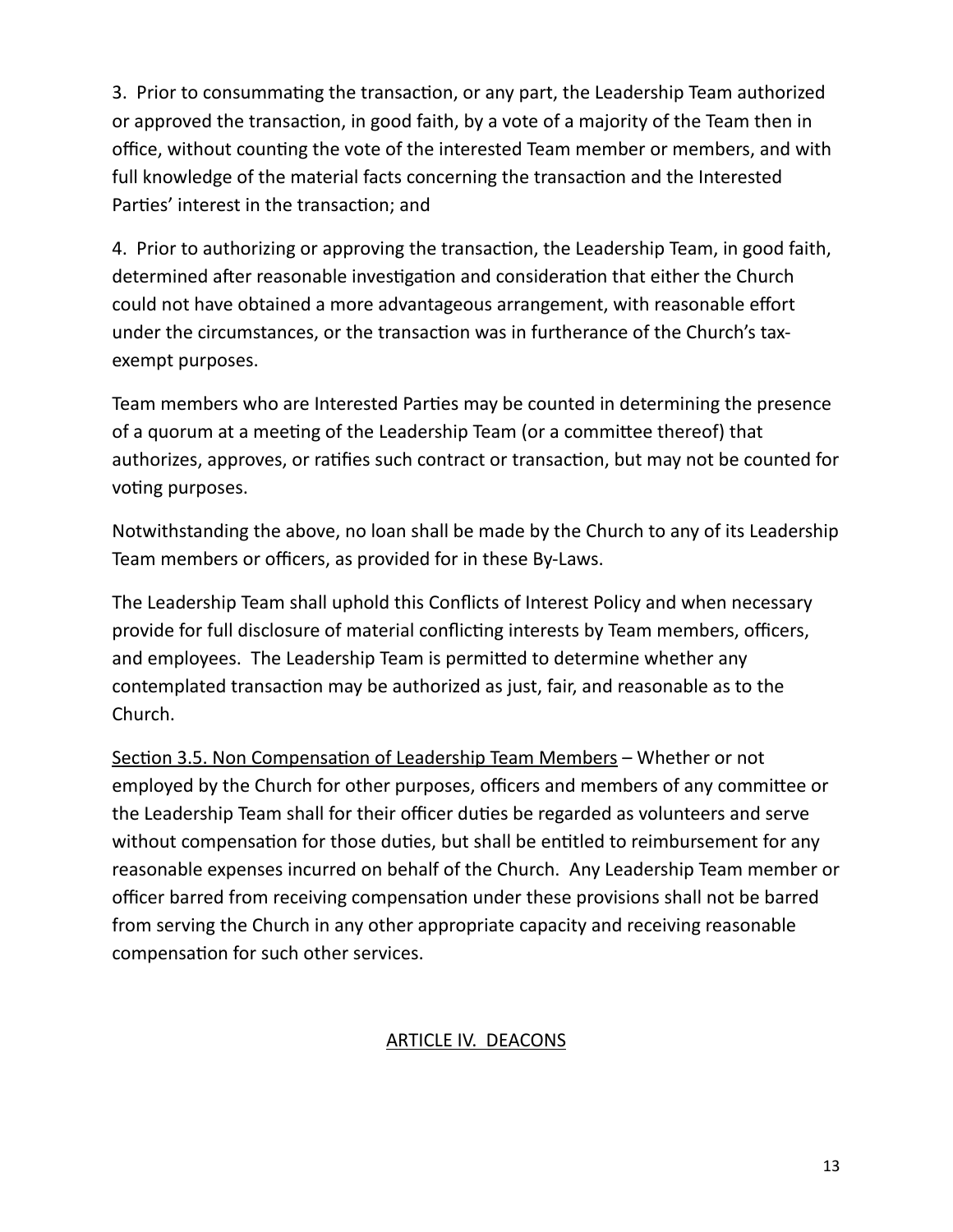Section 4.1. Membership – The Deacons shall be men who meet the biblical qualifications as set forth in 1 Timothy 3:8-16. They must be full members of the Church as described in Article I, Section 1.1 Qualifications.

When Deacons are needed, the membership of the Church shall be asked to recommend names of those men who they believe are qualified for this office. These men shall be further examined by the Senior Pastor and the Deacon Nominating Committee as to qualifications and willingness to serve. The living faith of non-ordained Deacon prospects shall be queried in an ordination council comprised of the Senior Pastor, an Associate Pastor, and a minimum of three serving Deacons.

A two-week notice shall be given prior to a Church vote. Election shall be by written ballot and requires a majority of the votes of the full members present. A new Deacon shall take office immediately while his ordination council is being prepared, and he shall serve a three-year term.

There shall be a minimum of 13 Deacons, and the number of Deacons may be increased as needed according to the roles and responsibilities assigned. Approximately one-third of the Deacons shall be rotated off every year. These men shall be replaced by nonserving ordained Deacons or newly ordained Deacons. Any Deacon removed by the rotating system to a non-serving classification shall not be eligible for reelection for a period of one year. Each Deacon shall serve his elected term of office or until he submits his resignation, moves his membership, or until the Church or Deacons request his removal.

Section 4.2. Duties – In accordance with Acts 6:1-7, Deacons are to be servants of the Church. As servant leaders, Deacons shall strive to fulfill the duties listed in the Church Constitution under Article IV, Church Membership Responsibilities and Covenant, and lead others to do the same.

Each year the Deacons shall elect a Chairman, a Vice-Chairman, and a Secretary. In consultation with the Senior Pastor, the Deacons shall divide themselves into teams designed to minister in areas such as prayer and counseling, benevolence, and widows and single parent families. They shall also be responsible for the administration of the ordinances of the Church. The Deacons shall serve as a council of advice and conference with the Senior Pastor in matters pertaining to the spiritual welfare of the Church. In consultation with the Senior Pastor, they shall also have oversight of the Church disciplinary and restoration procedures as outlined in Section 1.8 Discipline and Section 1.9 Restoration.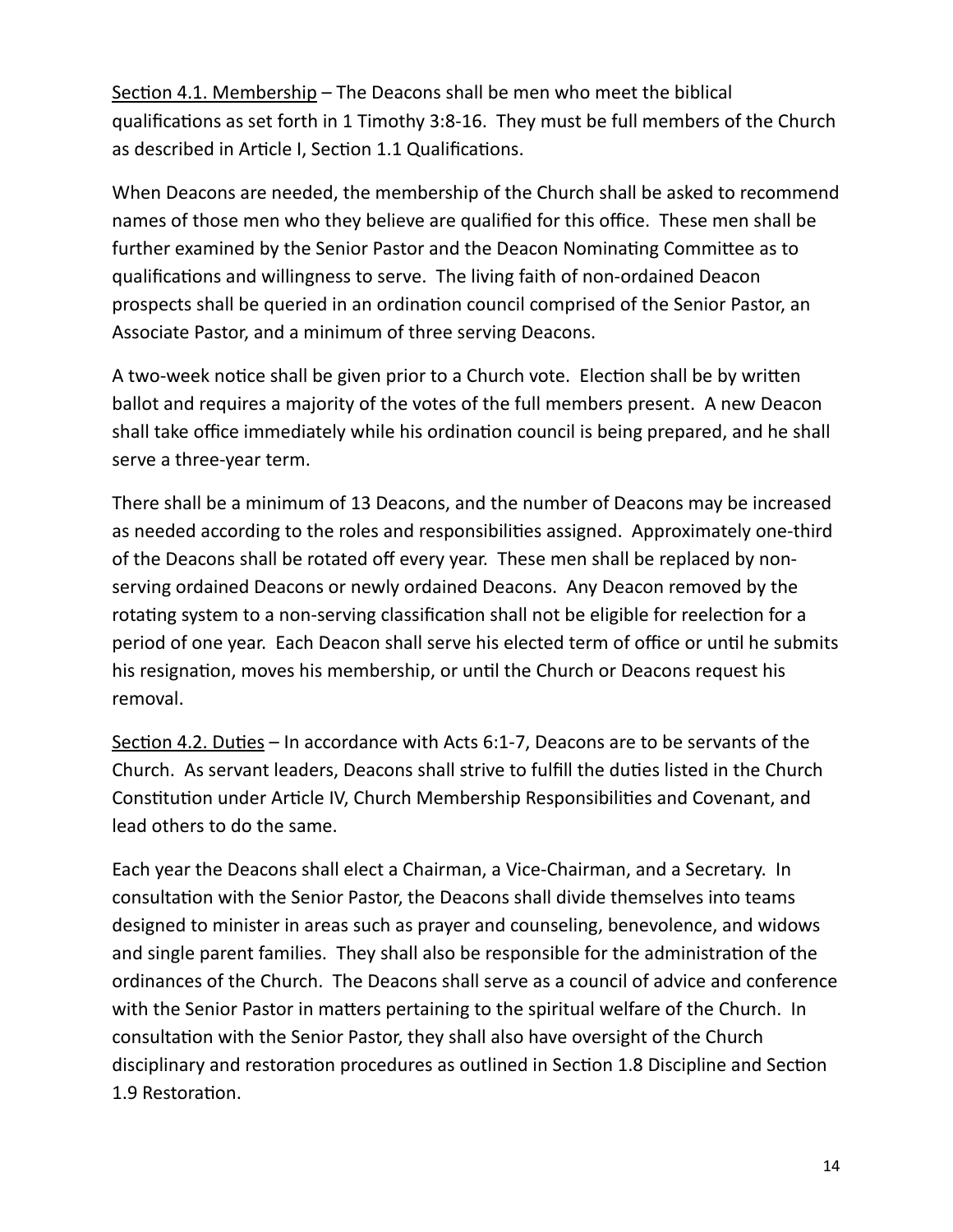Section 4.3. Meetings – The Deacons shall meet regularly and at special times as necessary. All serving Deacons shall attend every Deacon's meeting possible.

### ARTICLE V. COMMITTEES

A committee is a collection of full members in good standing approved by the Church during business meetings for the purpose of making decisions that affect the direction of the Church in order to fulfill its mission and vision. The list of committees includes, but is not limited to, those stated below. Additional committees may be added as needed per the direction of the Senior Pastor and the Leadership Team with approval from the Church.

Section 5.1. Constitution and By-Laws Committee – This committee shall meet at least twice annually or as often as necessary to review the Church Constitution and By-Laws. They will evaluate and recommend to the Church all changes or amendments to the Constitution and By-Laws when required or requested.

1. This standing committee shall consist of six members and the Executive Pastor. Onethird of the committee shall rotate off each year with the exception of the Executive Pastor. Each member shall serve a three-year term with the opportunity to serve up to three consecutive terms.

2. Candidates must be full members of the Church in good standing.

3. The Nominating Committee will present candidates to the Church for approval at the last quarterly business meeting of the calendar year. Should a vacancy occur at any other time, the Nominating Committee may present candidates for the vacancy or vacancies at any called church business meeting.

4. The Executive Pastor shall serve as Chairman.

Section 5.2. Deacon Nominating Committee – This committee shall meet at least annually to process the nominations for qualification and willingness to serve in the office of Deacon.

1. This standing committee shall consist of nine members elected annually, the Executive Pastor, and the Senior Pastor. One-third of the committee shall rotate off each year with the exception of the Executive and Senior Pastors. Each member shall serve a three-year term.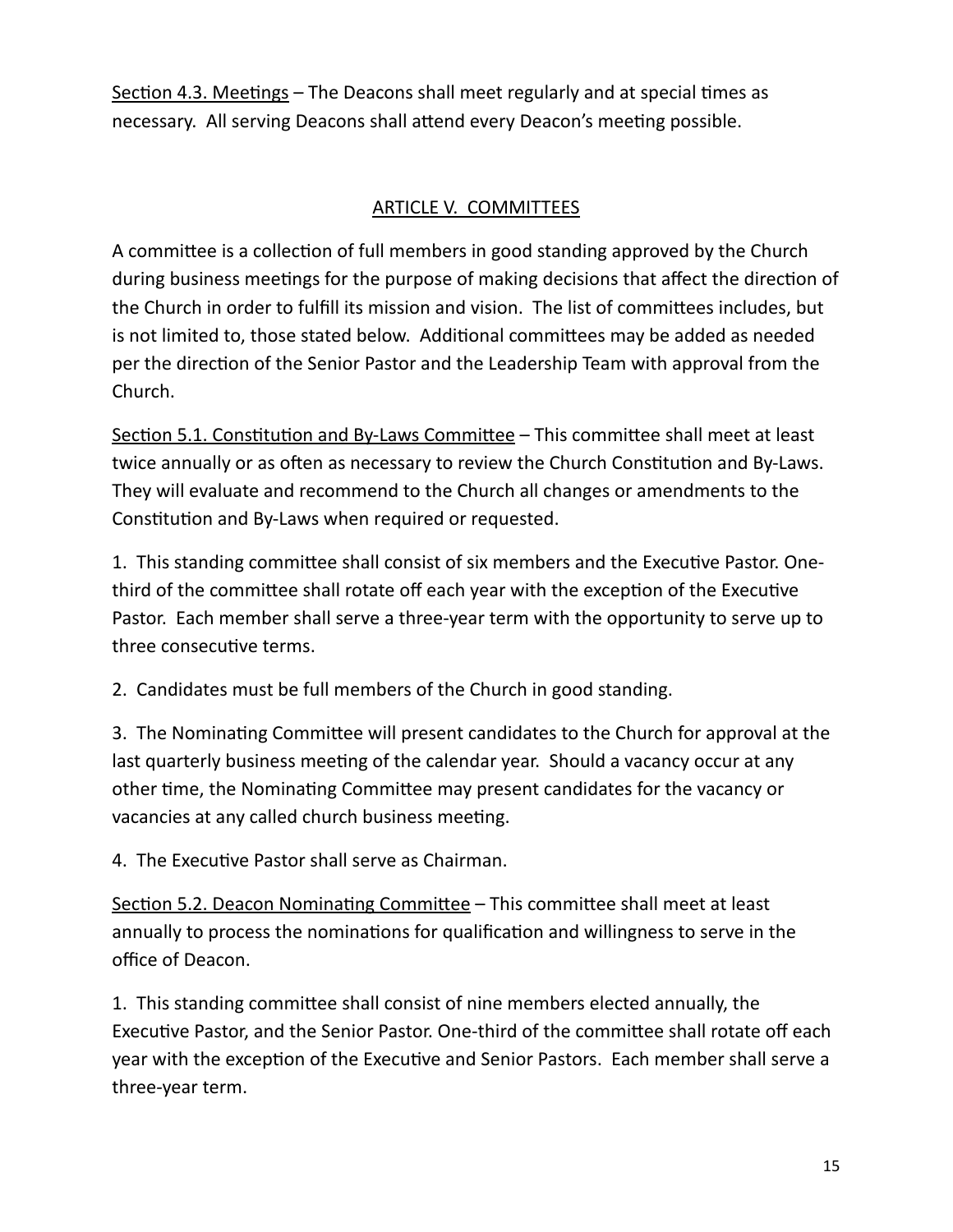2. Candidates must be full members of the Church in good standing and should represent a broad cross section of the Church.

3. The Nominating Committee will present candidates to the Church for approval at the last quarterly business meeting of the calendar year. Should a vacancy occur at any other time, the Nominating Committee may present candidates for the vacancy or vacancies at any called church business meeting.

4. The Senior Pastor shall serve as Chairman, and the Executive Assistant shall serve as Secretary.

Section 5.3. Finance Committee – This committee shall meet at least quarterly to oversee the general finances of the Church and report to the Leadership Team. They shall formulate financial plans to take care of all projects of the Church as directed by the Church or the Pastoral Staff. They shall formulate the annual unified budget and present it to the Church for approval at the business meeting occurring in the fourth quarter of the fiscal year. The proposed budget shall be made available one week prior to the business meeting at which the budget is to be acted upon.

1. This standing committee shall consist of six members elected annually, the Church Treasurer, one member of the Personnel Committee as appointed by the Chairman of the Personnel Committee, the Executive Pastor, and the Senior Pastor. One-third of the committee shall rotate off each year with the exception of the Church Treasurer, the Executive Pastor, and Senior Pastor. Each member shall serve a three-year term.

2. Candidates must be full members of the Church in good standing.

3. The Nominating Committee will present candidates to the Church for approval at the last quarterly business meeting of the calendar year. Should a vacancy occur at any other time, the Nominating Committee may present candidates for the vacancy or vacancies at any called church business meeting.

4. The Church Treasurer shall serve as Chairman.

Section 5.4. Missions Committee – This committee shall meet at least quarterly to oversee and direct the Church's mission endeavors. They shall plan, promote, and implement mission activities, events, trips, and emphasis. They shall oversee the various mission offerings and manage the mission's budget and expenditures. They shall make the Church aware of any missionary needs.

1. This standing committee shall consist of nine to eleven members elected annually, the Senior Pastor, and an additional Pastoral Staff member. One-third of the committee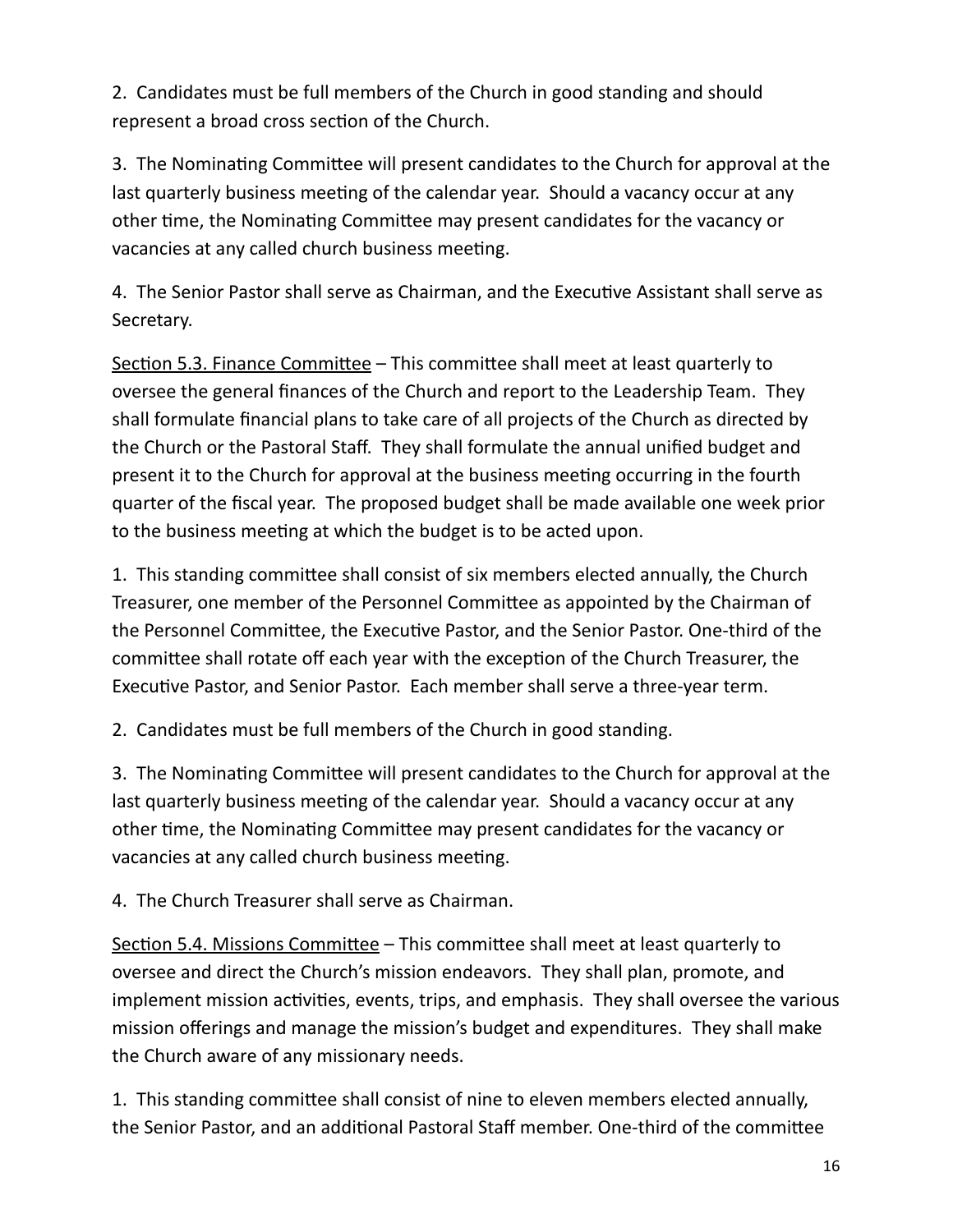shall rotate off each year with the exception of the Senior Pastor and his Pastoral designee. Each member shall serve a three-year term.

2. Candidates must be full members of the Church in good standing.

3. The Nominating Committee will present candidates to the Church for approval at the last quarterly business meeting of the calendar year. Should a vacancy occur at any other time, the Nominating Committee may present candidates for the vacancy or vacancies at any called church business meeting.

4. This committee shall elect its own Chairman.

Section 5.5. Nominating Committee – This committee shall meet at least annually to nominate candidates to serve on the standing committees of the Church. They shall recommend replacements for vacancies that may occur throughout the year and present them to the Church for approval at the most convenient business meeting.

1. This standing committee shall consist of six members elected annually, the Executive Pastor, and the Senior Pastor. One-third of the committee shall rotate off each year with the exception of the Executive and Senior Pastors. Each member shall serve a three-year term.

2. Candidates must be full members of the Church in good standing.

3. The Nominating Committee will present candidates to the Church for approval at the last quarterly business meeting of the calendar year. Should a vacancy occur at any other time, the Nominating Committee may present candidates for the vacancy or vacancies at any called church business meeting.

4. The Senior Pastor shall serve as Chairman, and the Executive Assistant shall serve as Secretary.

Section 5.6. Personnel Committee – This committee shall meet at least quarterly to oversee and review matters related to employee personnel administration. They shall engage with and advocate for multiple Church employees each year of service. In consultation with the Pastoral Staff, the committee shall evaluate and determine the need for additional Church staff, review and update job descriptions, and review and update personnel policies in the Personnel Handbook. They shall, in coordination with the Senior Pastor, develop and recommend staff salary changes and recommend candidates for Associate Pastor Search Teams to fill vacant full-time Associate Pastoral positions.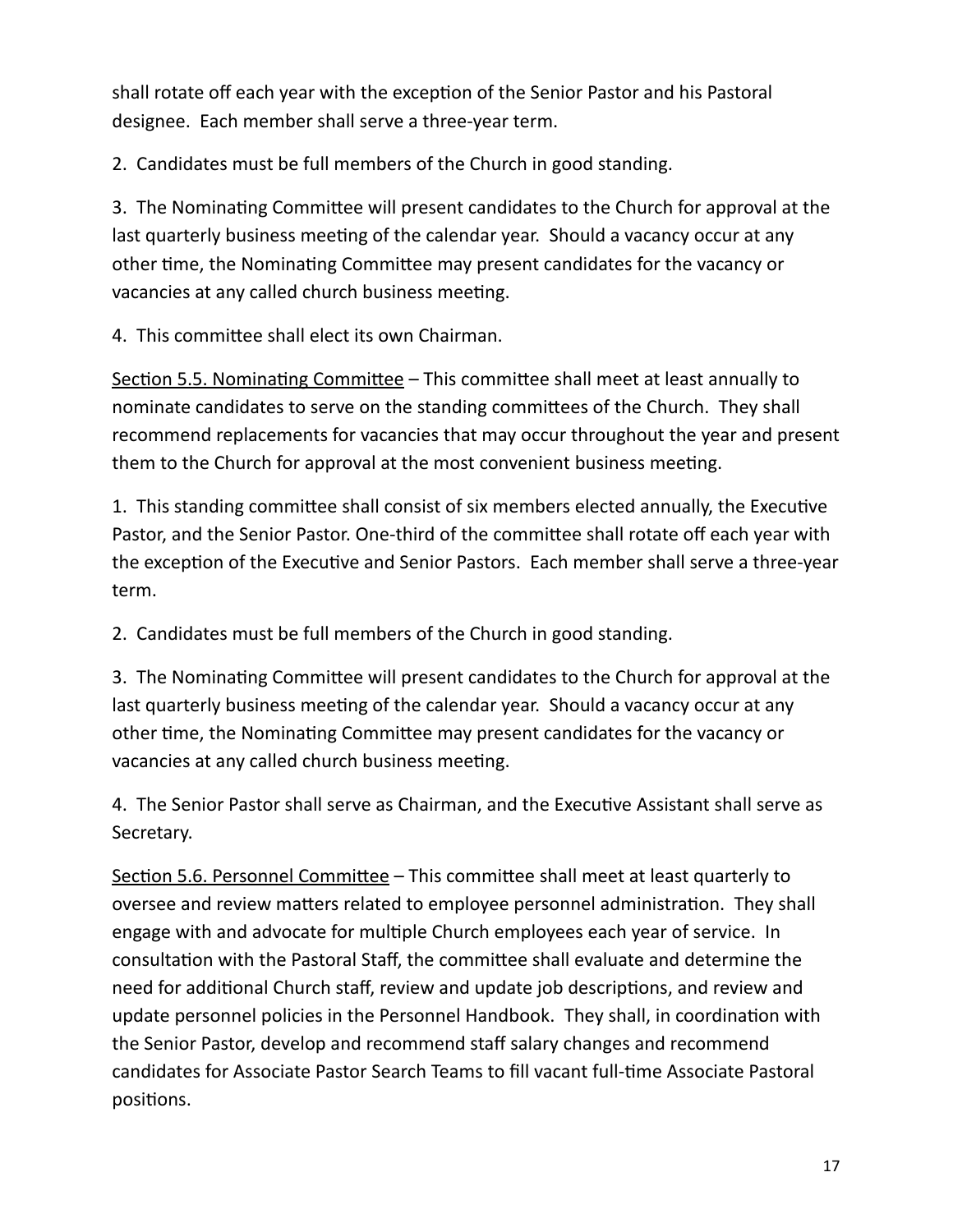1. This standing committee shall consist of nine members elected annually and the Senior Pastor. The Executive Pastor shall be an ex-officio member. One-third of the committee shall rotate off each year with the exception of the Executive and Senior Pastors. Each member shall serve a three-year term.

2. Candidates must be full members of the Church in good standing.

3. The Nominating Committee will present candidates to the Church for approval at the last quarterly business meeting of the calendar year. Should a vacancy occur at any other time, the Nominating Committee may present candidates for the vacancy or vacancies at any called church business meeting.

4. This committee shall elect its own Chairman.

Section 5.7. Safety Committee – This committee shall meet at least quarterly or as often as necessary to oversee and review matters related to child protection protocols in all programs and activities involving minors, either held at, or in association with the Church. They are authorized to act on behalf of the Church regarding allegations and reporting.

1. This standing committee shall consist of nine members including the Executive Pastor, the Associate Pastor of Children, the Associate Pastor of Students, the Preschool/CDC Director, one serving Deacon, the Security Team leader, the Medical Response Team leader, and two church members at large. The Church Staff members, Deacon, and Team leaders shall remain on the committee as long as they are in their leadership position. The two church members at large shall serve a three-year term staggered so that only one member rotates off during any given year.

2. Candidates must be full members of the Church in good standing.

3. The Nominating Committee will present candidates to the Church for approval at the last quarterly business meeting of the calendar year. Should a vacancy occur at any other time, the Nominating Committee may present candidates for the vacancy or vacancies at any called church business meeting.

4. The Executive Pastor shall serve as Chairman.

Section 5.8. Cindy Meador Memorial Scholarship Committee – This committee shall oversee, review, and disburse the Cindy Meador Memorial Scholarship funds. They shall collect, review, and evaluate applications for the scholarship and decide on the disbursement of funds among the applicants. They shall comply with all tasks and expectations as defined in the Cindy Meador Memorial Scholarship Committee By-Laws.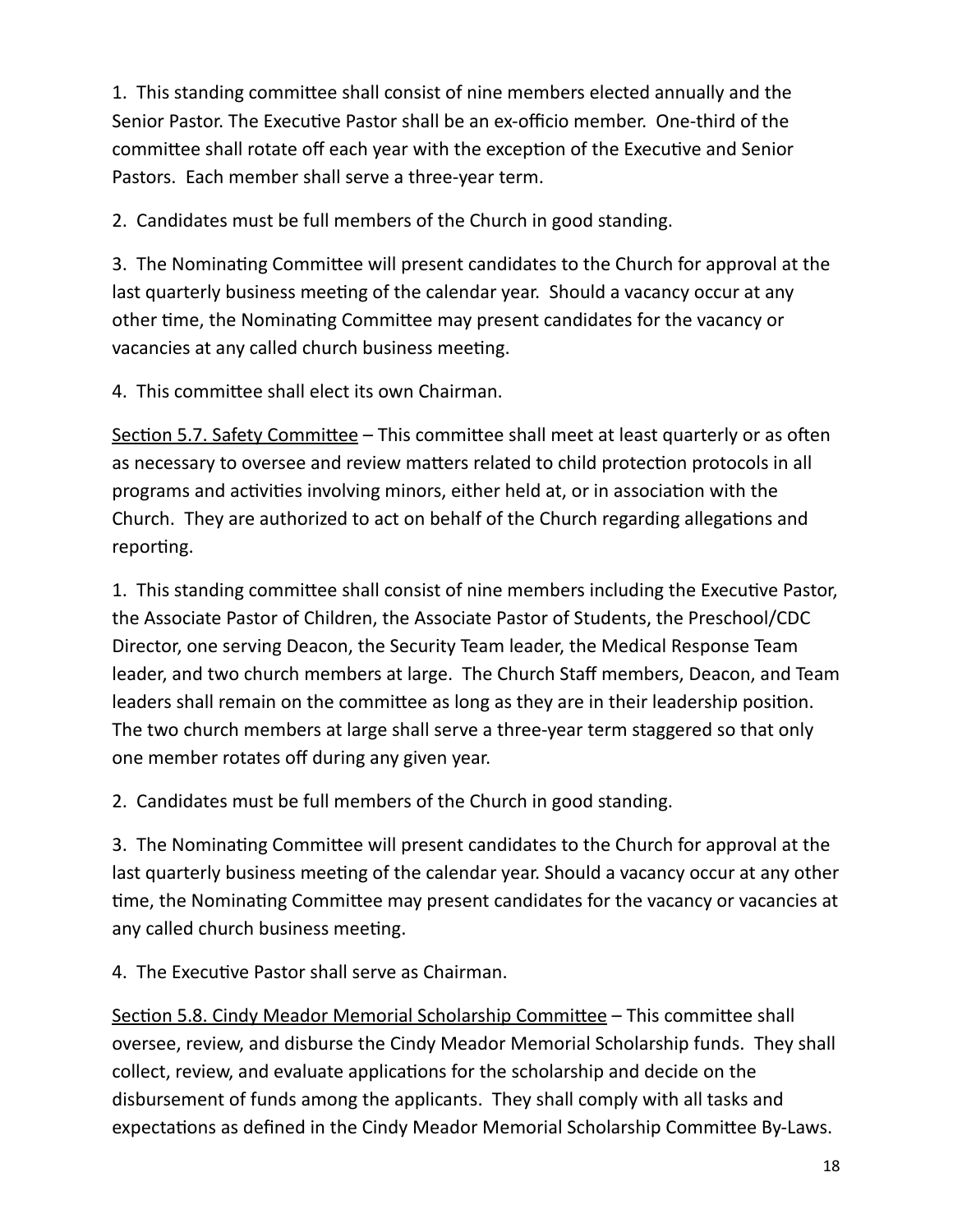1. This standing committee shall consist of six members who shall serve a three-year term. One-third of the committee shall rotate off each year. Each member shall have the opportunity to serve up to three consecutive terms.

2. Candidates must be full members of the Church in good standing.

3. The Nominating Committee will present candidates to the Church for approval at the last quarterly business meeting of the calendar year. Should a vacancy occur at any other time, the Nominating Committee may present candidates for the vacancy or vacancies at any called church business meeting.

4. This committee shall elect its own Chairman.

Section 5.9. Senior Pastor Search Committee – This committee shall meet as often as is necessary until the position of Senior Pastor is filled. They shall seek training and advice from the Southern Baptist Conservatives of Virginia (SBCV), and possibly other sources, in order to fulfill their charge and the expectations set forth in Article II, Section 2.1 Senior Pastor.

1. This special committee shall consist of seven members and two alternates including one representative from the current Personnel Committee and one serving Deacon; the other five members shall represent a cross section of the Church.

2. This committee shall be formed whenever a vacancy occurs in the office of Senior Pastor, and they shall serve until the Church has selected God's man to fill the role of Senior Pastor.

3. Candidates must be full members of the Church in good standing who are neither staff members nor the spouse of a staff member.

4. The Leadership Team will present candidates to the Church for approval at a church business meeting. The candidates will be elected individually by written ballot by a majority vote of the full members present.

5. This committee shall elect its own Chairman.

Section 5.10. Associate Pastor Search Committee – This committee shall meet as often as is necessary until the vacant Pastoral Staff position is filled. They shall seek training and advice from the SBCV, and possibly other sources, in order to fulfill their charge and the expectations set forth in Article II, Section 2.2 Associate Pastors.

1. This special committee shall consist of seven members including one representative from the current Personnel Committee and one serving Deacon; the other five members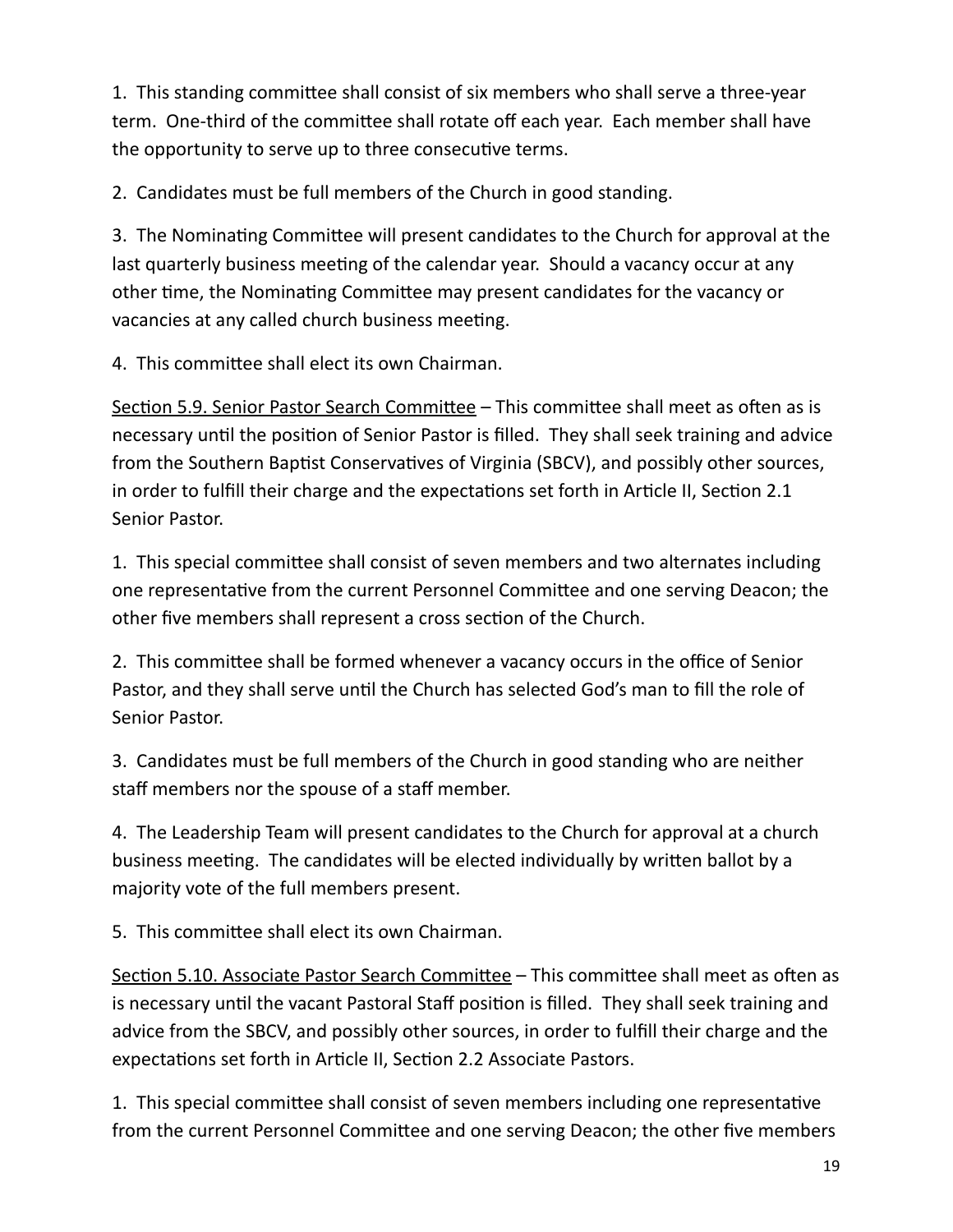shall represent a cross section of the Church. This committee will work closely with the Senior Pastor or his designee.

2. This committee shall be formed whenever a vacancy occurs in a full-time Associate Pastor position, and they shall serve until the Church has selected God's man to fill the vacated position.

3. Candidates must be full members of the Church in good standing who are neither staff members nor the spouse of a staff member.

4. The Personnel Committee will present candidates, in coordination with the Senior Pastor, to the Church for approval at a church business meeting.

5. This committee shall elect its own Chairman.

# ARTICLE VI. MINISTRIES

Under the authority of the Senior Pastor, all ministries of the Church shall be overseen by a Pastoral Staff member as detailed by their job descriptions. Volunteer leaders who are full members in good standing and approved by the Church during a business meeting may serve as Directors of ministries. The purpose of a ministry is to fulfill the mission, vision, and values of HHBC for a specific group of the Church where special training, emphasis, and implementation may be required. The list of ministries includes, but is not limited to, those stated below. Additional ministries may be added as needed per the direction of the Senior Pastor and the Leadership Team.

Section 6.1. Children's Ministry – The members of this ministry, under the direction of the Associate Pastor of Children, are responsible for the care and discipleship of children ages newborn through elementary school in accordance with the mission, vision, and values of HHBC.

Section 6.2. Student Ministry – The members of this ministry, under the direction of the Associate Pastor of Students, are responsible for the care and discipleship of students from middle school through high school in accordance with the mission, vision, and values of HHBC.

Section 6.3. Senior Adult Ministry – The members of this ministry, under the direction of the Associate Pastor of Groups, are responsible for the care and discipleship of senior adults in accordance with the mission, vision, and values of HHBC.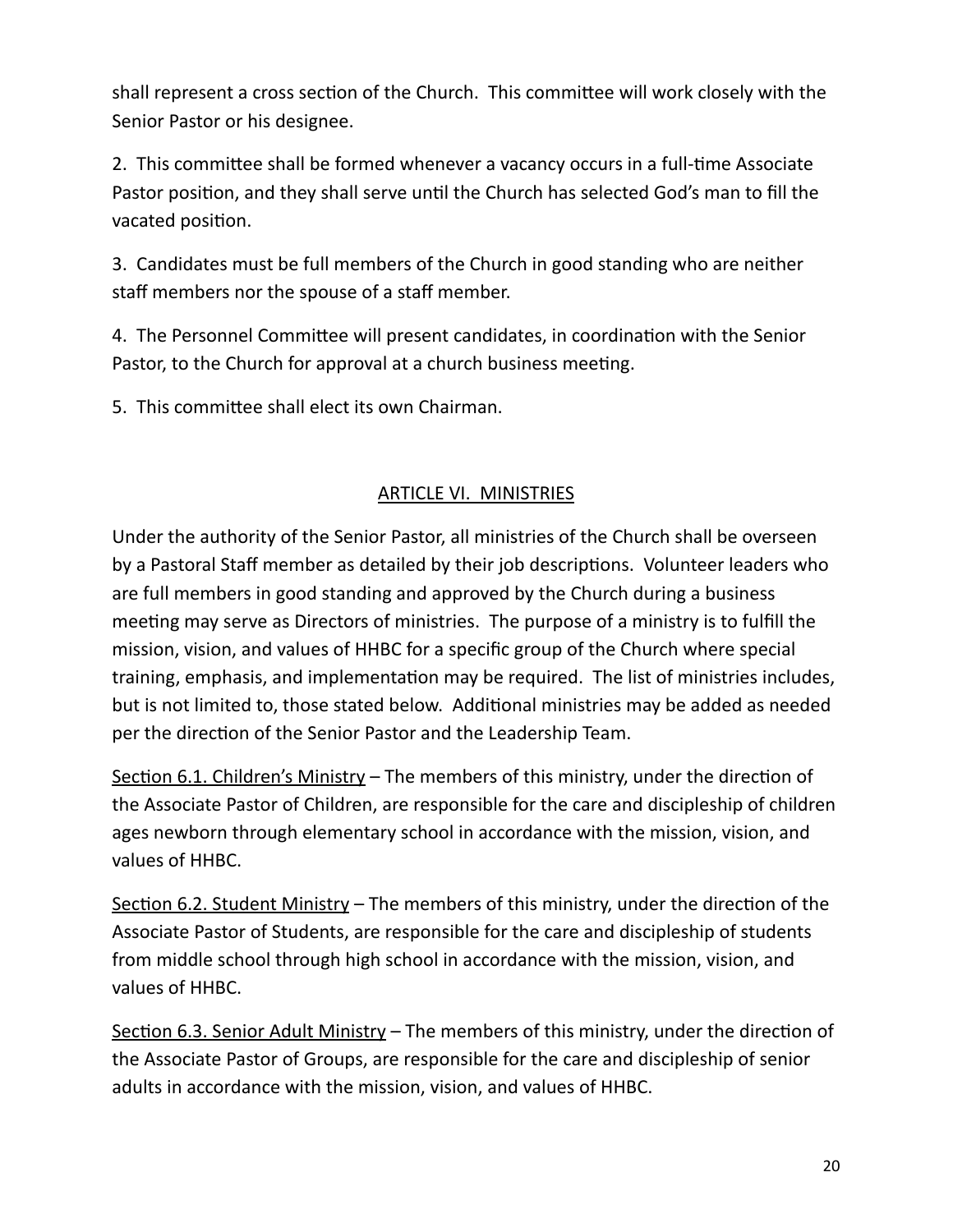Section 6.4. Adult Life Groups – The members of this ministry, under the direction of the Associate Pastor of Groups and volunteer ministry leadership, are responsible for the care and discipleship of adults in accordance with the mission, vision, and values of HHBC.

Section 6.5. Men's Ministry – The members of this ministry, under the direction of the Associate Pastor of Groups and Men's Ministry Director, are responsible for the care and discipleship of men in accordance with the mission, vision, and values of HHBC.

Section 6.6. Women's Ministry – The members of this ministry, under the direction of the Associate Pastor of Groups and Women's Ministry Director, are responsible for the care and discipleship of women in accordance with the mission, vision, and values of HHBC.

Section 6.7. Worship and Creative Arts Ministry – The members of this ministry, under the direction of the Associate Pastor of Worship and Creative Arts, provide opportunities for and support in worship, tech, media, and promotion to the various ministries of HHBC in accordance with the mission, vision, and values of HHBC.

#### ARTICLE VII. TEAMS

A team is a collection of faithful and active members in good standing recruited by the Pastoral Staff for the purpose of serving the Church and/or the community in order to advance and fulfill its vision and mission. The list of teams includes, but is not limited to, those stated below. Additional teams may be added as needed per the direction of the Senior Pastor.

Section 7.1. Baptism Team – This team shall assist the pastors in the preparation and administration of baptisms. Each team member should be a full member of the Church and sign the Church Covenant.

Section 7.2. Community Impact Teams - These teams shall care for the needy of our community through the love of Christ. Team Directors and Leaders should be full members of the Church and sign the Church Covenant. Other team members are encouraged to become members of HHBC; if they are not members, they are still expected to uphold the standards of HHBC while serving or associated with these teams. Responsibilities, expectations, and other details for these teams are contained in the HHBC Community Impact Manual. The Community Impact Teams could include but are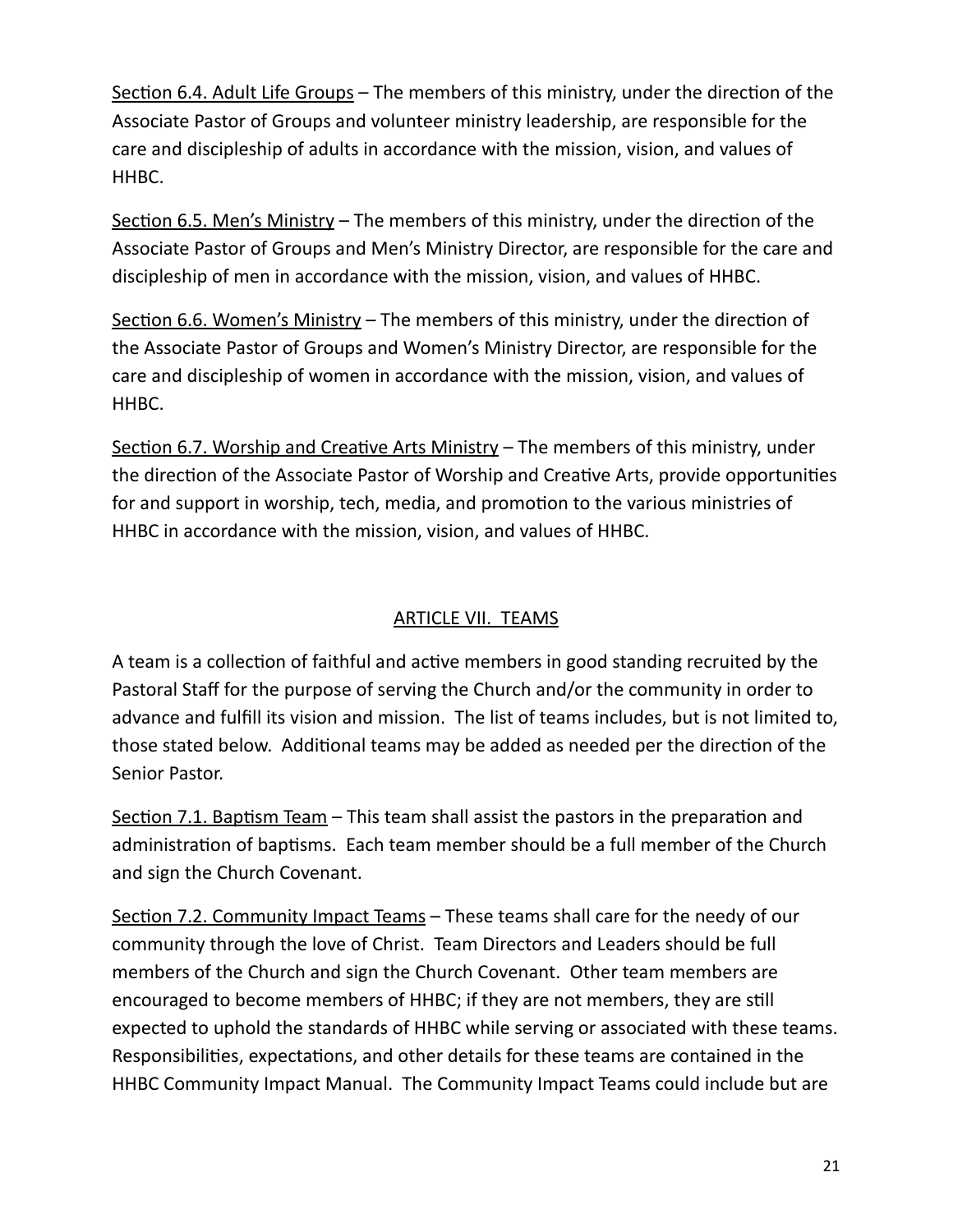not limited to the following: Care Portal, Child Development Center (CDC), Counseling Center, and Food Pantry.

Section 7.3. Emergency Response Teams – These teams share responsibility for the safety and security of anyone on our campus attending worship services or other scheduled events. Each team member should be a full member of the Church and sign the Church Covenant. Responsibilities, expectations, and other details for these teams are contained in the HHBC Safety Policy Manual. The Emergency Response Teams shall include but are not limited to the following: Medical Response and Security.

Section 7.4. First Impressions Teams – These teams serve the Church by creating a warm and welcoming environment for members and guests. Each team member should be a full member of the Church and sign the Church Covenant. Responsibilities, expectations, and other details for these teams are contained in the HHBC Safety Policy Manual. The First Impressions Teams shall include but are not limited to the following: Parking and Hosts.

Section 7.5. Tech Team – This team shall assist the Tech Director in the various Audio/ Visual needs of the Church. Each team member should be a full member of the Church and sign the Church Covenant. Members will need to be available on Sundays, Wednesday evenings, or special events.

# ARTICLE VIII. CHURCH MEETINGS

Section 8.1. Worship – Public services shall be held as stated on the Lord's Day and on some regular evening or evenings of each week. These meetings shall be open to all people and shall be conducted under the direction of the Senior Pastor.

Baptism and Communion are the two ordinances of the Church. Baptism by immersion will be the practiced method of baptism, except in cases of physical inability. Communion will be observed on a regular basis as established by the Senior Pastor. It shall be open to all baptized believers professing a saving faith in Jesus Christ. A time of personal reflection and confession shall precede the taking of communion, according to 1 Corinthians 11:27-33.

Section 8.2. Business Meetings – Regular meetings shall be held quarterly on Sunday nights to address the business of the Church. A meeting occurring in the fourth quarter of the fiscal year shall address the annual responsibilities of the Church. The purpose of this meeting shall be to adopt an annual budget, which shall be distributed at least one week prior to the meeting. A meeting shall occur in the last quarter of the calendar year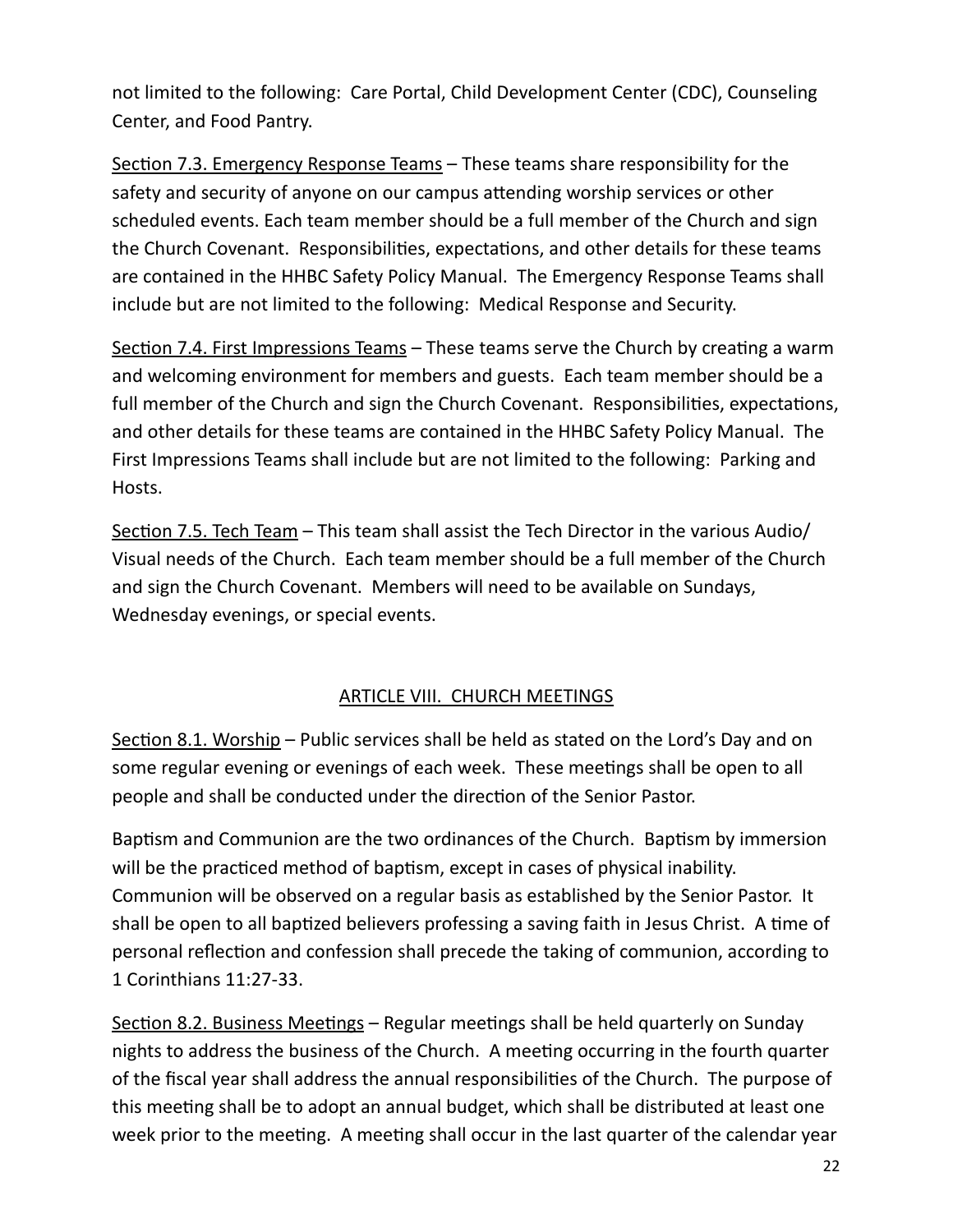to elect Committee members, Deacons, and other volunteer leadership for the upcoming year. Any other proper business may be conducted at these meetings when approved by the Senior Pastor or Leadership Team and proper notice is given to the members.

The Senior Pastor may, and shall, when requested by the Leadership Team, Deacons, or a Committee, call from the pulpit special business meetings, the particular object of the meeting being clearly stated in the notice. In the absence of a Senior Pastor, the Chairman of Deacons will be authorized to call the Church into a special business meeting. A written request for a special business meeting may also be made to the Deacons by a minimum of 25 full members of the Church. The Deacons shall review the request and take such action as they deem necessary. At the special meetings, only the item announced will be considered. Other items shall be referred to the regular quarterly business meetings.

A two-week notice shall be given for all business meetings. Notice shall be given verbally from the pulpit during regular worship meetings and through relevant media. At any of the regular meetings for worship, the Church may, without special notice, act upon the reception of members and upon appointments as messengers to the Convention, but not upon other business unless prior notice of such meeting has been made.

As stated in Section 1.7 Quorum, a minimum of 70 full members shall constitute a quorum for any regular or special business meeting. Robert's Rules of Order shall govern parliamentary procedure at all business meetings. The moderator (i.e. the Senior Pastor) shall act as the parliamentarian or he shall appoint one at all business meetings of the Church.

# ARTICLE IX. FISCAL POLICIES

Section 9.1. Fiscal Year – The Leadership Team, in consultation with the Finance Committee, shall have the power to change the fiscal year of the Church.

Section 9.2. Endowments – The Finance Committee, with the approval of the Leadership Team, may establish on behalf of the Church any endowments for the general purposes or for any special purposes of the Church.

Section 9.3. Safeguards on Accounting – There shall be at least two Counting Team members present at all times while counting the offerings and preparing bank deposits.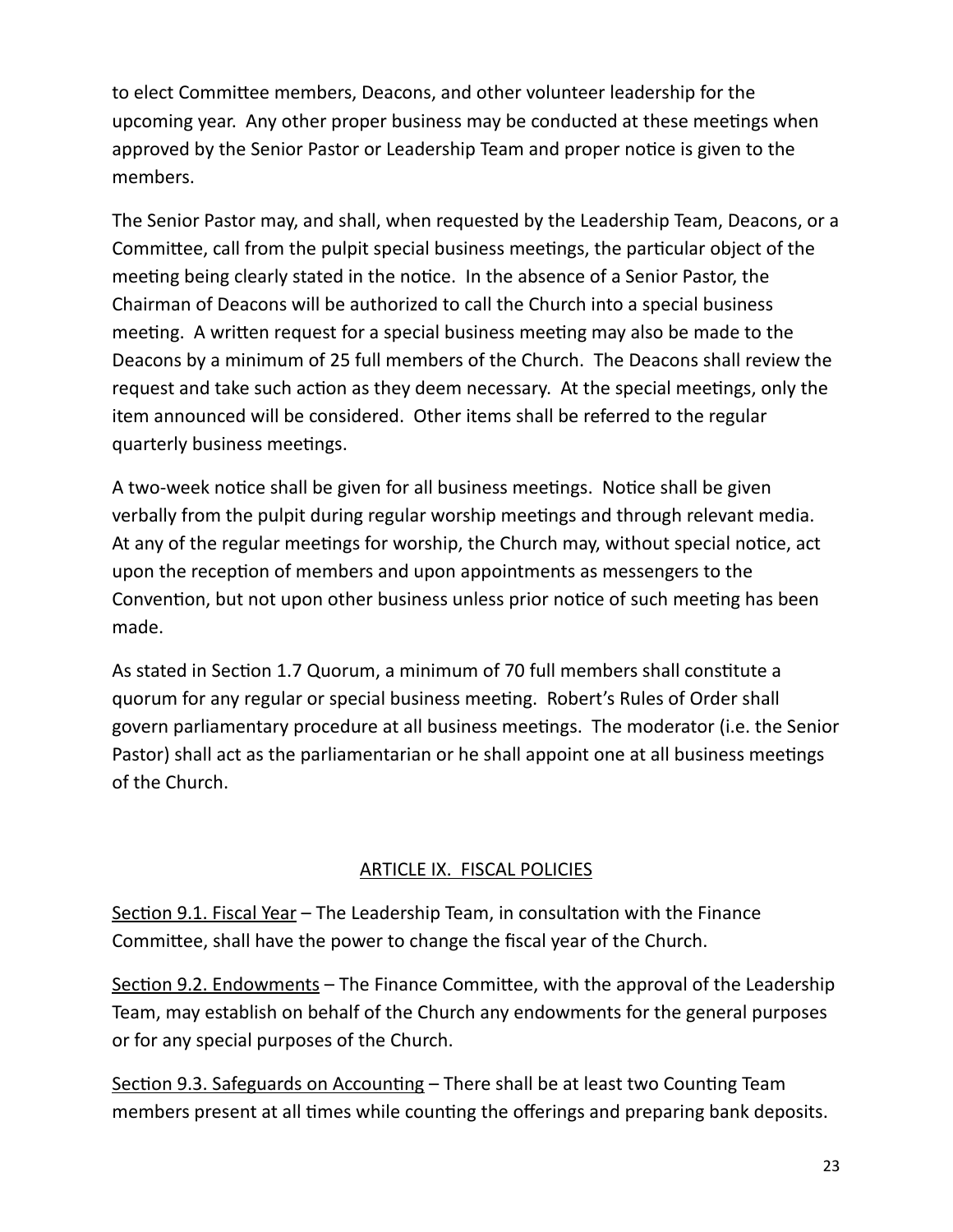There shall be an annual review of the Church finances and an audit every fifth year by a certified public accountant (CPA) or an auditing firm not affiliated with the Church.

Section 9.4. Designated Contributions – The Church may accept contributions which are designated by the donor for a specific purpose or use. Examples include, but are not limited to, capital fundraising campaigns, purchasing equipment, missionaries or mission trips, community outreach, and ministries. These donations shall be allocated to a restricted fund with the intent of using the funds for the purpose specified by the donor. However, the Church shall own the funds and reserves control over disbursement of the funds. The Finance Committee shall identify which designated funds are restricted and non-restricted in accordance with GAAP and shall determine how funds are disbursed.

Section 9.5. Financial Limitation – The Church authorizes the Finance Committee, in coordination with the Executive Pastor, to act on behalf of the Church in order to maintain use of facilities as needed for regular operations. Such authorized expenses are limited to \$15,000 or less of unbudgeted funds without prior church vote for approval. All non-budgeted expenses above \$5,000 will be reported to the Church at the next Quarterly Business Meeting. In each of the above cases, a due diligence for proper stewardship will be followed, i.e. multiple bids will be provided and signed contracts will accompany the performed work. In the case of an emergency, a natural disaster or other issue that impacts Church facilities or property and restricts the function of a Sunday morning service, the Senior Pastor and the Finance Committee will inform the Church of a special called business meeting with a minimum seven-day notice to address and resolve this expense.

#### ARTICLE X. MISCELLANEOUS

Section 10.1. Settlement of Disputes – In any dispute arising between or among Church members, pastors, or staff, the individuals involved should seek to resolve the dispute following the guidelines found in Matthew 18. In the case where the individuals cannot come to an agreement, the Deacons and Pastoral Staff shall seek to resolve the dispute, continuing to follow the guidelines found in Matthew 18.

Conflicts or disputes between paid employees of the Church shall be addressed in accordance with the provisions of the Personnel Handbook. The paid employees shall be under the supervision of the Senior Pastor or his designee.

Section 10.2. Pastoral Ordination – From time to time, the Senior Pastor shall identify men who may be qualified for ordination to pastoral ministry. Upon his